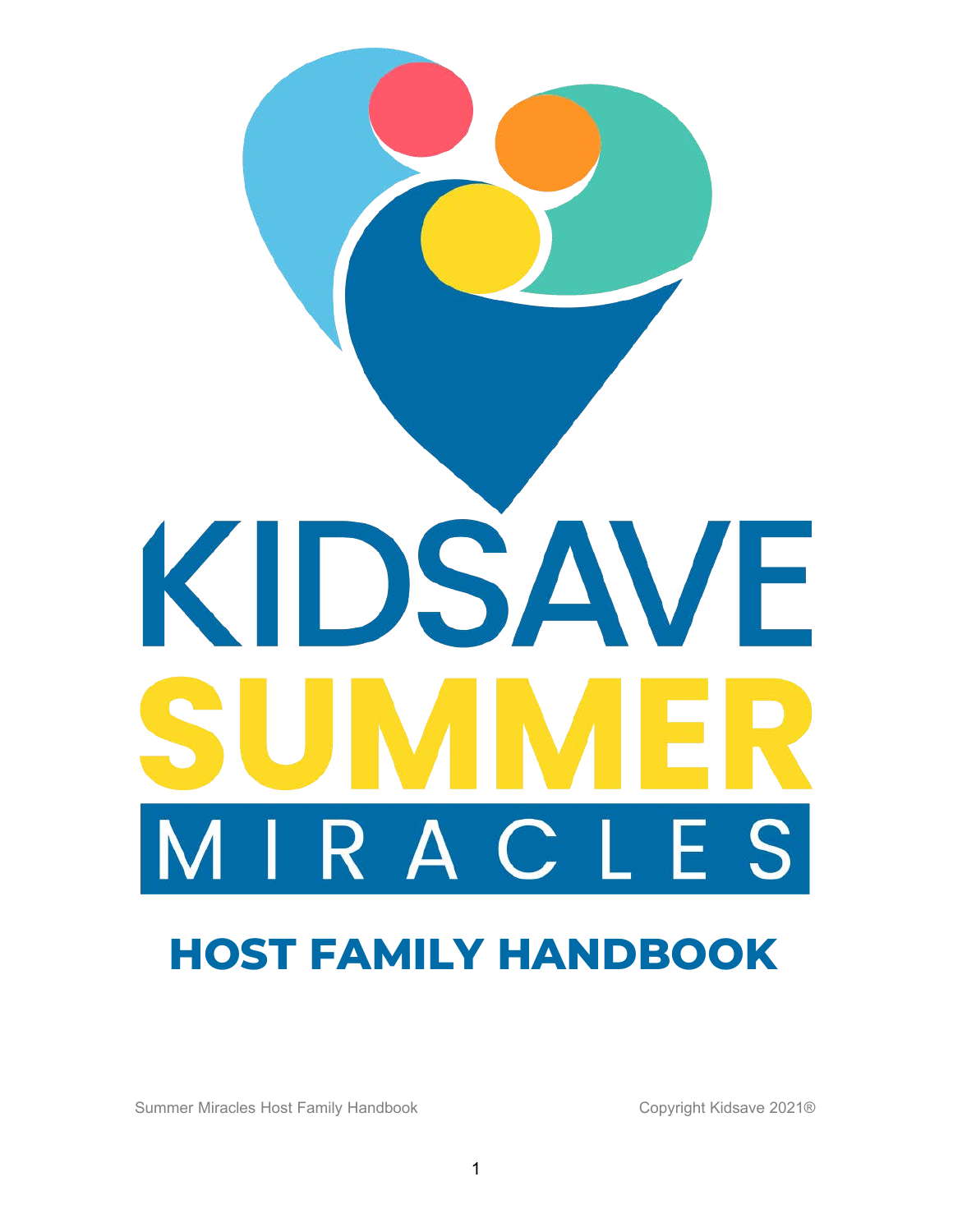Dear Host Family,

Welcome aboard! We are so pleased that you have chosen to participate in Kidsave's "Summer Miracles" Program which puts a personal face on the many overlooked and forgotten older children growing up in orphanages and foster care. Older children, currently living in foreign orphanages and foster care, are brought to the U.S. to stay with host families to experience family life in America, enjoy a cultural and educational experience, attend summer camp, and find a permanent family or lifelong connection.

This Host Family Handbook will function as a reference guide to help you know what to expect and what is expected of you as a host family. It also provides you with a wealth of information to help you prepare for the arrival of your guest, and to keep you informed of the resources available to you along the way.

Your participation in this program will provide a child (or children) with the opportunity to experience family life. "I want to host a child from a foreign orphanage," is a relatively simple statement. In reality, it takes a monumental amount of time, effort, and commitment from many people, you included, to actually make it happen. Kidsave, in partnership with your family and your local Summer Miracles community, will organize and fund this unique summer program. It is a tremendous team effort!

Kidsave has organized communities across the country to bring children over to the U.S. so they can have this opportunity to experience family life and participate in cultural activities during the summer. Each community has its own Community Coordinator(s). The local Coordinator and the organizing committee work to raise funds, recruit host families, and implement the Kidsave program on the local level. Kidsave staff, your local agency partner, volunteers and your Community Coordinator(s) all work together to support you during your hosting experience. The primary role of all involved will be to advocate for these children to help each one find a permanent family.

Some host families may ultimately choose to adopt their host child. Please understand that Kidsave is not an adoption agency but is instead a non-profit  $501(c)$  (3) organization working to find families for older children growing up in orphanages and foster care. If you decide to adopt your host child, Kidsave will provide you with information for partnering agencies that are licensed to work in your child's country to assist you in the international adoption process. We look forward to working with you this summer. We thank you for your commitment and know that after it is all over, your participation in the Summer Miracles program will be one of the most unique and meaningful experiences of your life.

Lauren feucher- Goulon

Lauren Reicher Gordon Vice President, Director Family Visit Programs

100 Corporate Pointe Suite 380 Culver City, CA 90230 5185 MacArthur Blvd. Suite 108 Washington, DC 20016

(310) 642-7283 Fax: (310) 641-7283 (202) 503-3100 Fax: (202) 503-3131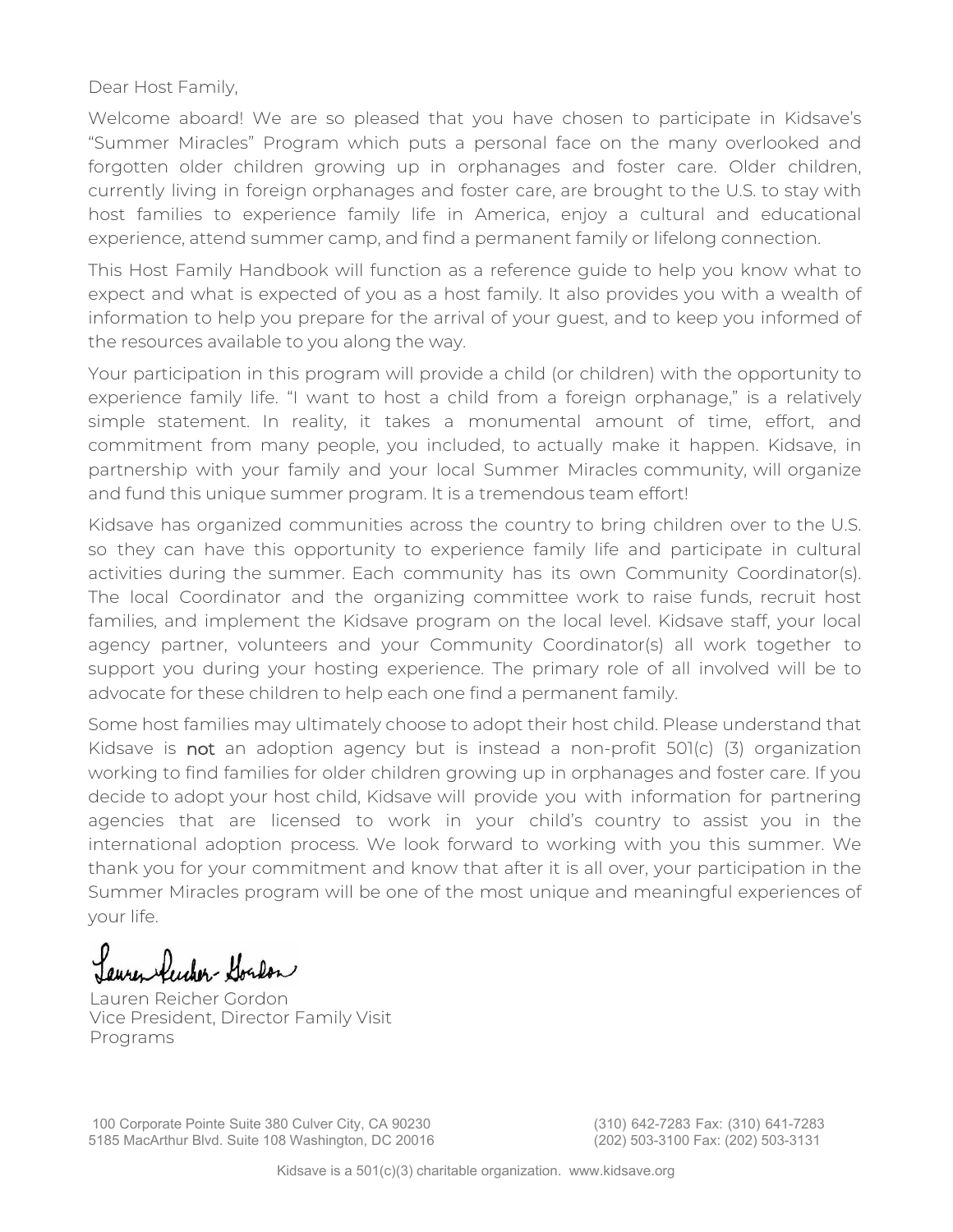

**Table of Contents** 

#### **Introduction - page 5**

#### **What Must Happen to Make the Local Program a Success? - page 6**

Building a local Summer Miracles Community The Importance of Fundraising Recruit Enough Families

#### **Hosting Facts & Requirements - page 7**

Kidsave is not an Adoption Agency Eligibility - Who Can Host? Your Role as an Advocate

#### **Process for Host Family Requirements – page 10**

Application Packet documents Financial Requirements Your **Commitment Training** Host Family Home

## **Things you should know about the children – page 12**

Identification of Host Children **Matching** What the Children Are Told **Confidentiality** 

#### **Things you should know about Chaperones - page 13**

#### **Summer Miracles Host Application Process - page 15**

#### **Preparation - Before the Child Arrives - page 16**

Camp Child Proofing Your Home Creating a "Welcome" Backpack for Your Child Skype Call

#### **During the Child's Visit - page 17**

Arrival Bedtime Rituals Pocket Parties Support Sessions **Translator**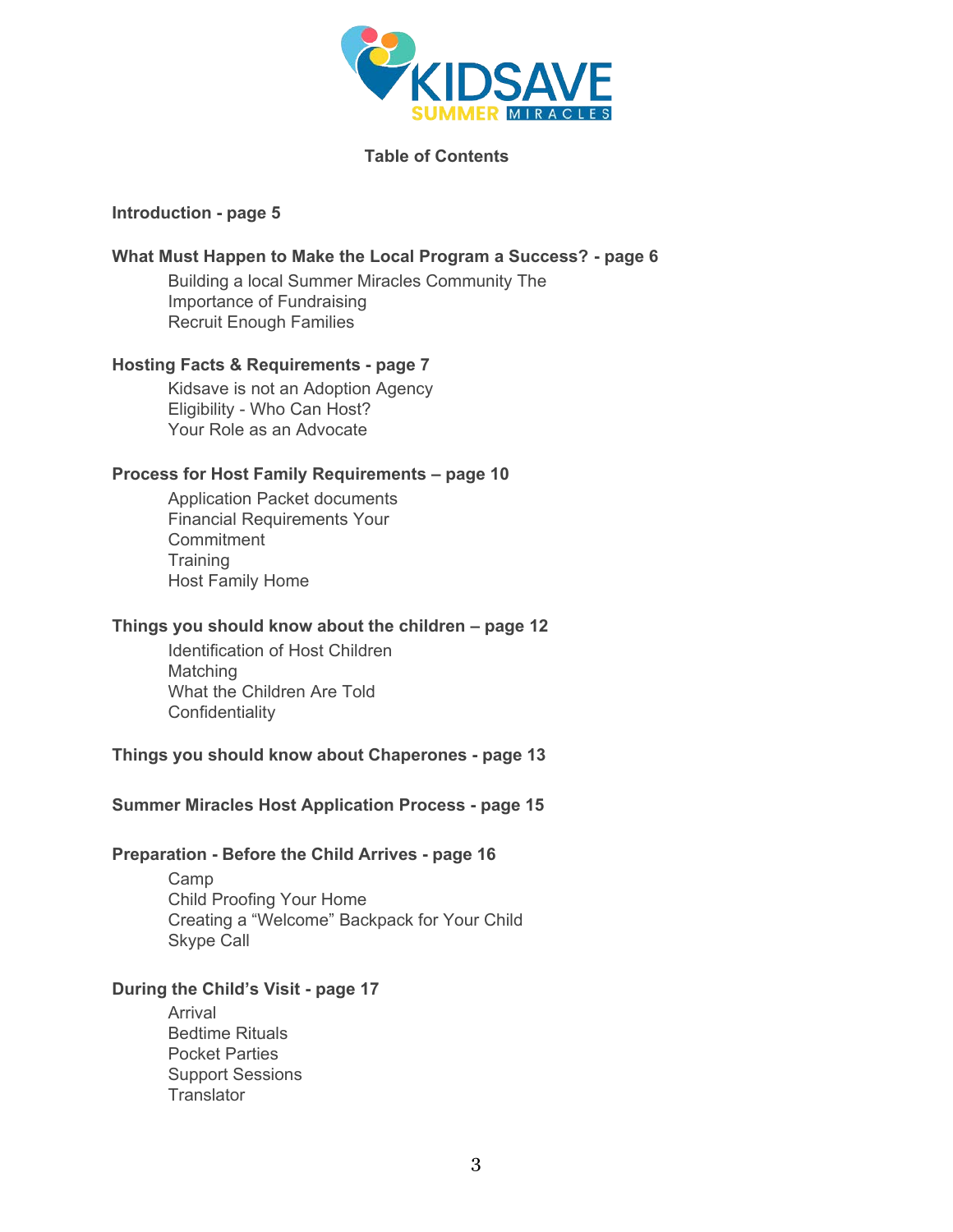Visiting Families Weekday/Weekend Events Weekly Reports/Photos and Videos Departure - At the End of the Summer Visit Host and Visiting Families Making Adoption Decisions

#### **Important Things to Know about the Program - page 22**

Clothes and Personal Belongings Food **Conflict** Disclosure, Suspicions or Allegations of Child Abuse **Grievances** Holding a Child Hospitality, Meals and Customs Host Family Emergency and Safe Houses Legal Availability of Your Child Medical Insurance, Appointments and Evaluations Motion Sickness Moving Children **Overnights** Other People Caring for Your Host Child Transporting Your Child Vacation Policy Debriefing/ Host Family Evaluation

#### **Summer Miracles Team - page 30**

Host Family Local Summer Miracles Community

- Community Coordinator
- Planning Committee
- Social Worker/Local Agency Partner

#### **National Support**

- Vice President/Director of Family Visit Programs
- Program Intern, Summer and Winter Miracles Program
- Co-Founders

#### **Resources Provided - page 33**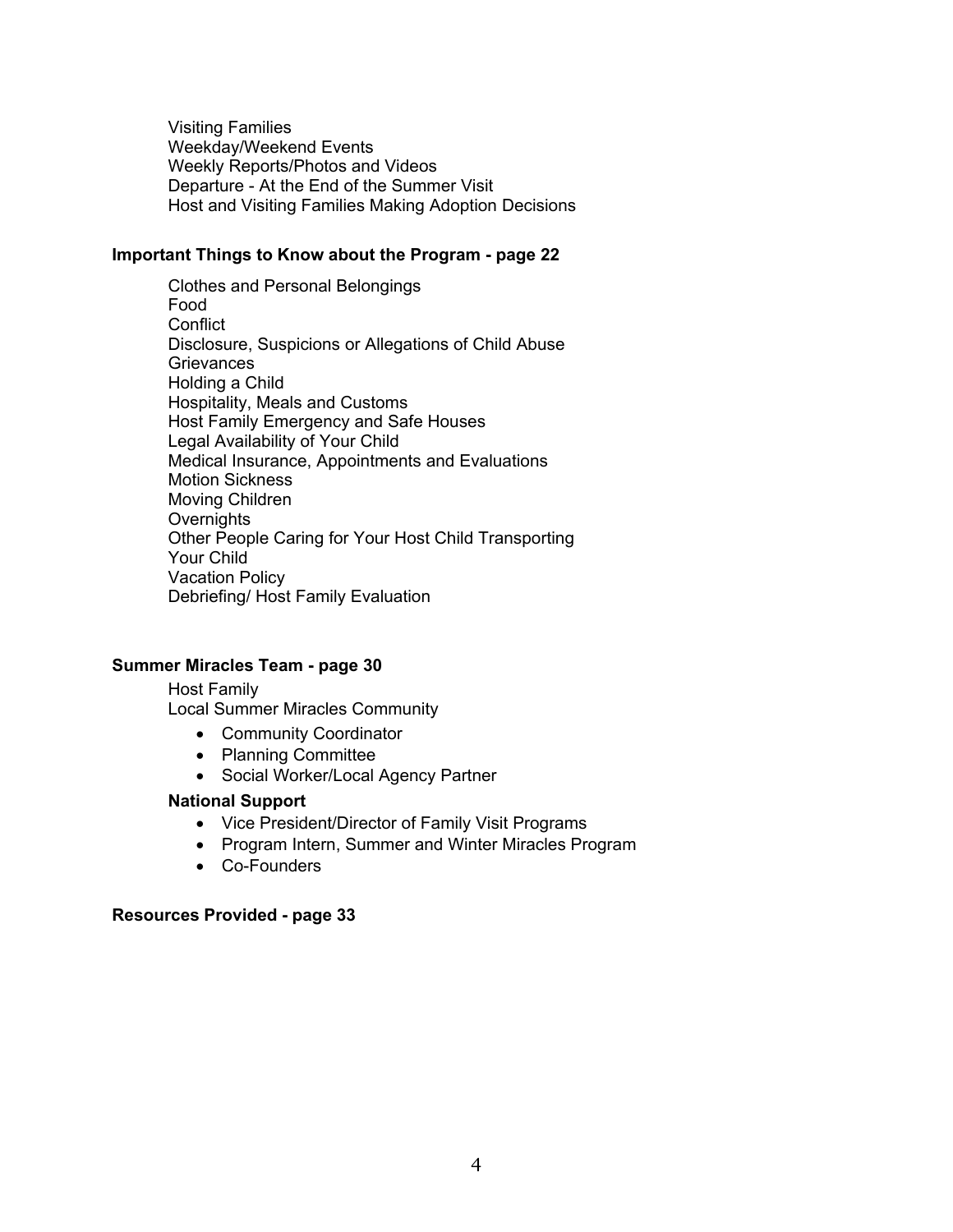

# **Introduction**

Globally an estimated 2-8 million children are in orphanages. Kidsave's mission is to ensure that no orphan or foster child is forgotten and that every child grows up in a family with love and hope for a successful future. Kidsave's Summer Miracles Program is dedicated to (1) providing children growing up in orphanages and foster care with the opportunity to experience family life, (2) exposing the children to families who might be interested in adoption, and (3) building awareness of older children in need of families. We have found as a result of coming to America and participating in the program, many children have met adoptive families. Over 80% of all participants are now in permanent families or in the process of being adopted.

# **Why the Program Works**

- $\Box$  Families have the opportunity to meet and get to know these children.
- $\Box$  Many fall in love with the child and ultimately choose to adopt the child or act as an advocate for the child and introduce them to others that may be interested in adoption.
- $\Box$  Families who meet these children understand the miracle that occurs when a child receives the parental love he or she has been denied.
- $\Box$  Others hear about the children, creating greater awareness and interest and help get additional kids out of orphanages and foster care and into families.
- $\Box$  A dedicated group of volunteers works very hard to expose the children to a large number of people in the community.

That's why we are depending on you. You are one of many people who have shown an interest in helping to create a Summer Miracles program in your community and opening your home and your heart to a forgotten child for the summer. It's a lot of work, but will probably rank up there as one of the most rewarding and important things you ever do.

> *"A hundred years from now it will not matter what my bank account was, or the sort of house I lived in, or the kind of car I drove – but the world may be different because I was important in the life of a child."*

## **Why the Program is Important**

First, it allows children to experience family life in a safe, healthy environment, which is something they may not otherwise have the opportunity to do. Secondly, it provides an opportunity for individuals to meet children they so often read about but never meet. One of our goals is to help people become more aware of children without families by having them become advocates for the Summer Miracles children. These advocacy efforts are often extended to the friends these children leave behind. And thirdly, the Summer Miracles program allows for the creation of a connection between each child and a family.

We're so glad you are willing to help us. Let's make miracles!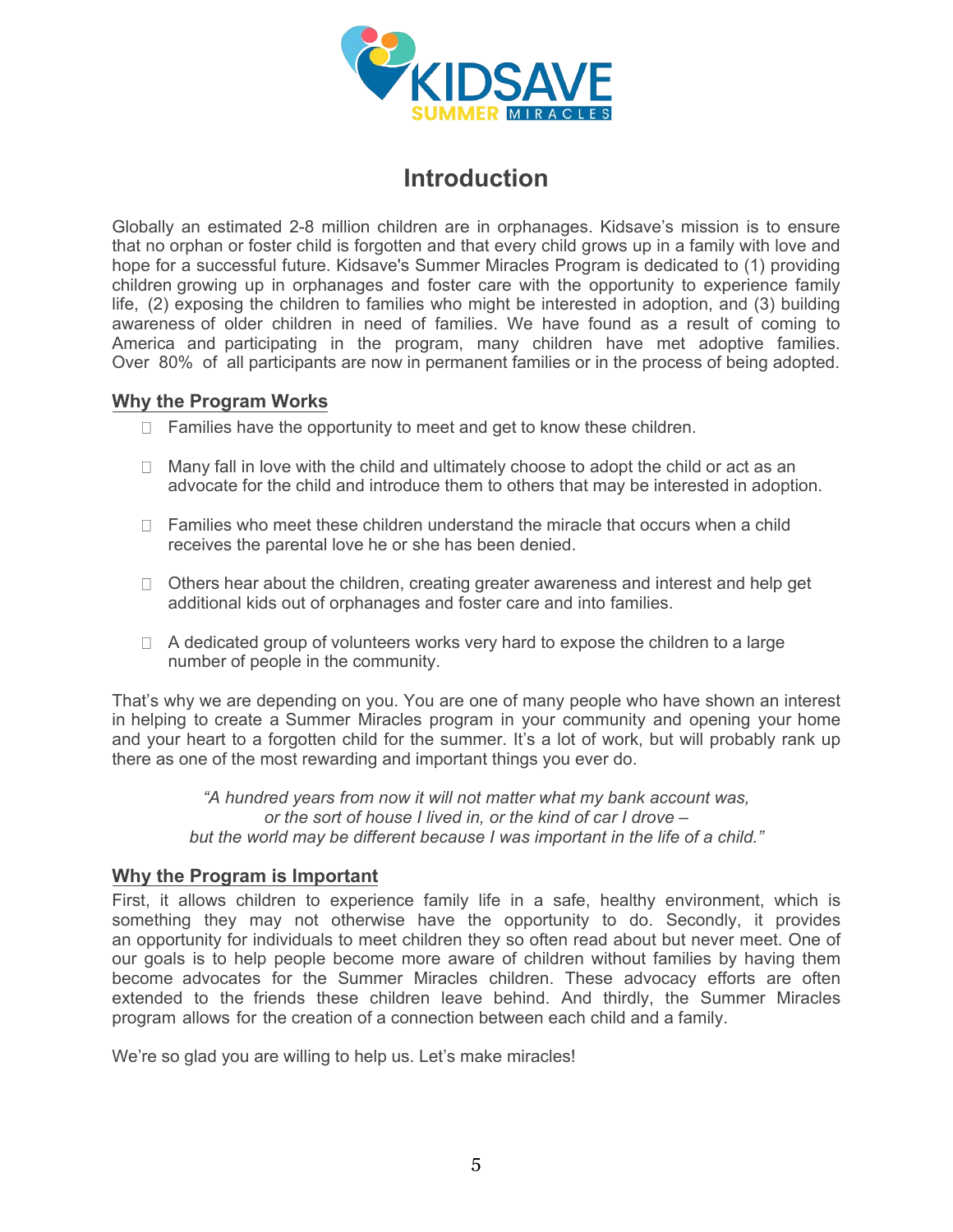

# **What Must Happen to Make the Local Program a Success?**

# **Building A Local Summer Miracles Community**

The foundation of Kidsave's Summer Miracles Programs are the local volunteers who provide their time, talent and energy to raise the funds necessary to bring children to their community, who help recruit host families and advocate for visiting children and who help insure program sustainability.

Each community is coordinated by a local planning committee comprised of individuals who have an interest in supporting the local program in a variety of ways. Volunteers are needed who have interest in working in one or more of the following areas:

- Fundraising
- Recruitment
	- o Media & communications outreach
	- o Recruiting Host Families
- Community Resources
	- o Identifying camps for children
	- o Identifying healthcare professionals
	- o Identifying translators and managing chaperone activities
- Events
	- o Planning and organizing weekend events

There is something everyone can do no matter how much time they are able to commit. We encourage you to get involved and share these volunteer opportunities with others in your personal network. You can put them in touch with the local community coordinator.

# **The Importance of Fundraising**

**Fundraising is one of the highest priorities for you and your community! Host families and community volunteers must raise at least \$25,000 per community in order to bring children to the local community.** Each Summer Miracles community has a goal to bring 7 to 10 children for a summer visit. It costs approximately \$8,000 per child to identify the children in-country, arrange for chaperones, obtain medical information and travel documents and cover the cost of travel to bring the children and their chaperones to the US. This cost also includes program management and advocacy efforts for all children including those that Kidsave continues to advocate for post-program.

As a host family, you are responsible for paying a non-refundable \$275 application payment. Additionally, there is a \$1,250 hosting payment for families living in a Summer Miracles hosting community or a \$2,500 hosting payment for families not living in a Summer Miracles hosting community. Host families are also expected to work with the community committee to raise the required funds for the local program, however, host families will not be asked to financially contribute more than the aforementioned fees and payments. Please talk with your community coordinator to discuss how you can help.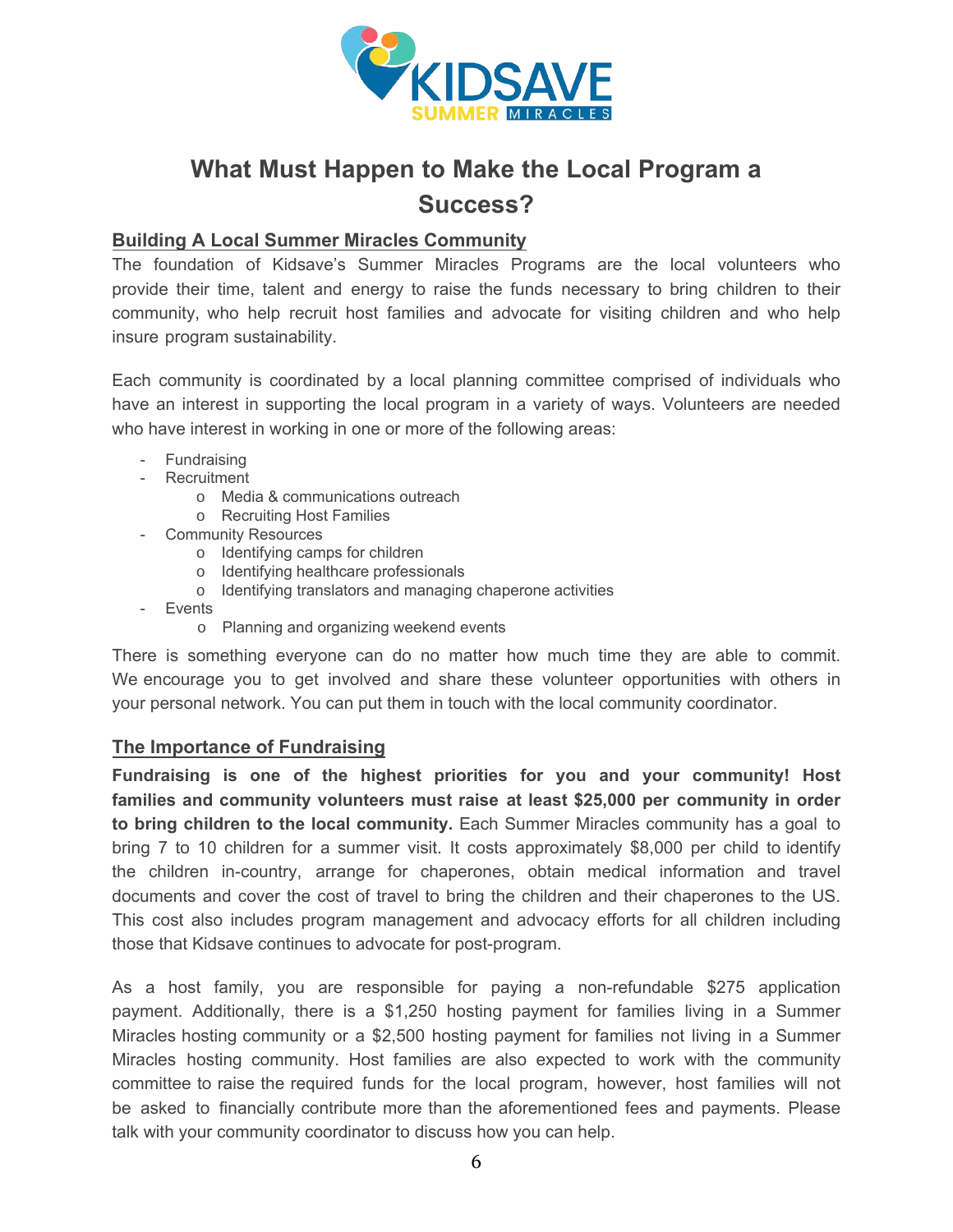Kidsave staff is available to help you and your community with your efforts to raise the necessary funds. Kidsave provides your Community Coordinator with fundraising tools with instructions on how to organize various fundraising events.

In the event that sufficient funds are not raised in the community, the children **will not** be able to travel to your area. Host families can choose to cover the shortfall necessary to bring kids to the community.

#### **Enough Families to Bring 7-10 Children**

It is recommended that the community consist of enough families to host the minimum number of recommended kids. It is important that families assist their community coordinator and volunteers by reaching out to community organizations, colleagues, and their personal network to help secure enough families.

\*Please note that the Winter Hosting program does **not** have a minimum recommendation of children per community.

#### **Hosting Facts & Requirements**

#### **Kidsave is not an Adoption Agency**

Kidsave is a 501(c)(3) nonprofit organization who works to create change so older forgotten orphanage and foster kids grow up in families and connected to caring adults. Kidsave can refer families who are interested in adoption to partner agencies who are Hague approved and licensed to complete adoptions in the children's country of origin.

#### **Eligibility - Who Can Host?**

Kidsave will be bringing children from the country of Colombia for this Summer Miracles program. Our policies for host family selection are bound by country protocols.

- Minimum age to host = 25 years old
- $\bullet$  Maximum age to host = none
- Maximum age to adopt = no more than 45 years older than child (Note: Colombia can be flexible, depends on mental and physical health)
- Married couples, single men or women, LGBT families
- Those who have fulfilled all hosting requirements and have been approved to host

Individuals whose circumstances include the following may not be eligible to host:

- History of drug or alcohol abuse/DUI
- **Criminal history**
- **History of domestic violence**
- **Perpetrator of child abuse or neglect**
- Psychiatric Hospitalization/suicidal history, and/or use of Psychotropic medication
- **Current cohabitation (i.e. not married)**
- Past disrupted adoption
- Past denial by home study agency
- Any current health conditions that could impact your ability to host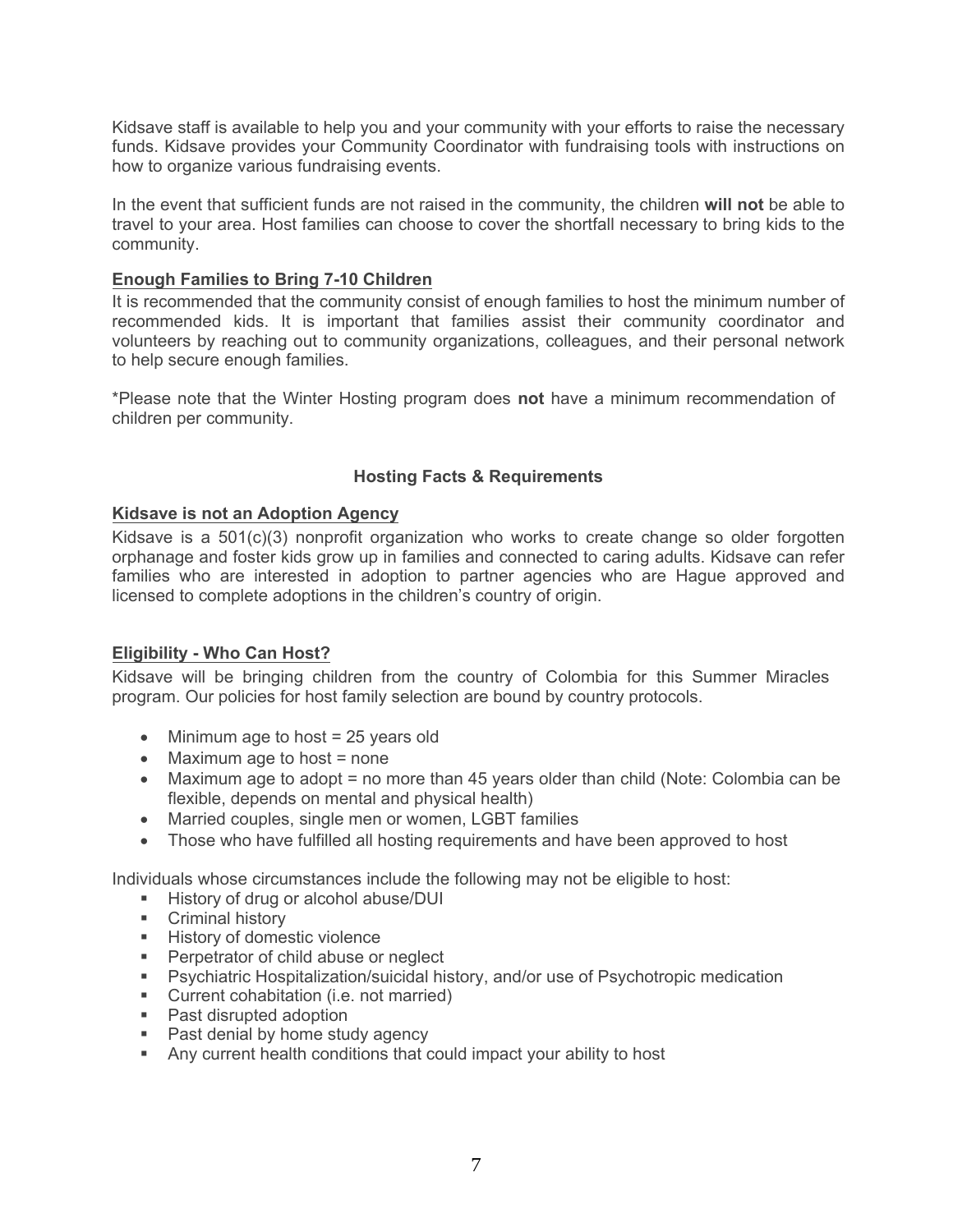If you have questions regarding your eligibility as a host family and wish to confidentially discuss your circumstances, feel free to contact the director of the program.

Note: Whether or not a family assessment or full home study is required is dependent upon the state regulations governing the hosting program in your area. Those families with a current home study must have their social worker complete the Family Psychosocial Study.

## **Your Role as an Advocate**

Your primary and most vital role in the Summer Miracles program is as an advocate for your host child with the goal of finding him/her a permanent family. The opportunity to live in a family for four to five weeks and to be introduced to individuals who may become interested in adoption is a once in a lifetime experience for these children. This means that you and your community will create opportunities for your child to meet as many potential families as possible throughout their stay. Not to worry, there are guidelines for structuring and arranging visits.

It is not our intention to traumatize and confuse the children or turn your lives upside down, but it *is* our intention to introduce the children to as many prospective families as possible. Many of our host families participate in the program with the hope and expectation of meeting a child and moving on to adoption. You may find, in the midst of your hosting experience that adopting the older child is not for you. Or perhaps, your particular host child is not right for your family or their needs are greater than you feel you can manage. Please keep in mind that through the efforts you and your community have made to bring the children to your community, and in opening your home and family to host, you have already given them a monumental gift. If it is not meant to be for your family, then remain focused on advocating for your host child by providing them with opportunities to meet other potential families. Let that be another gift - and your most critical obligation during the program.

There will be no pressure to adopt, but there will be pressure to focus your attention on your host child's needs, and be open to supporting and participating in advocating for their future even as you continue to consider adoption yourselves. The role of the Community Coordinator and Kidsave staff will be to keep the momentum going and ensure that advocating for each child is a priority. You will have the efforts and support of the national offices of Kidsave, your local team and volunteers to help organize and facilitate the advocacy efforts. Difficult as this may be in the emotional "thick of things", please remember that the children's time here is limited and that the goal is to find each child a permanent family. Advocacy Tools are provided by your Community Coordinator.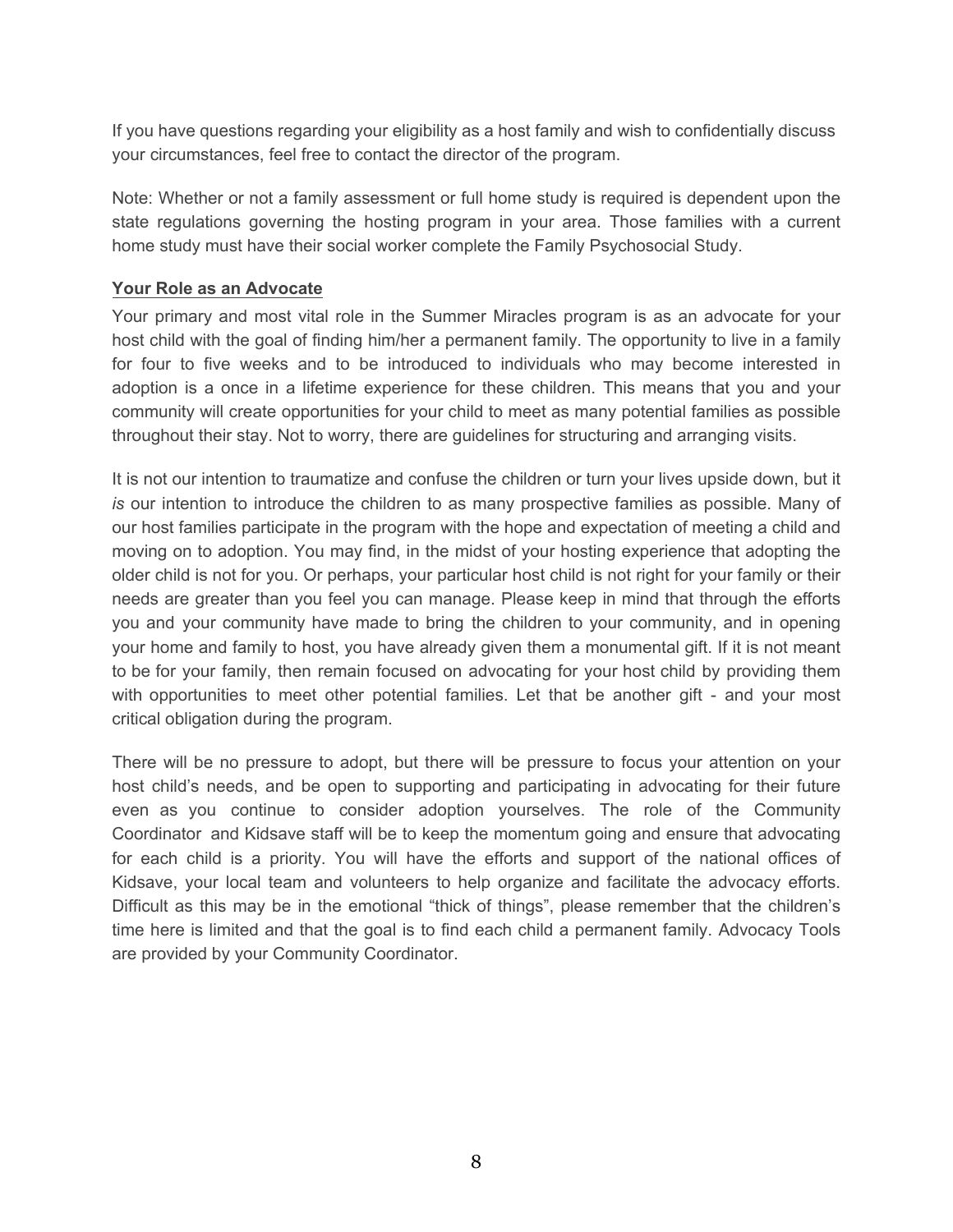

9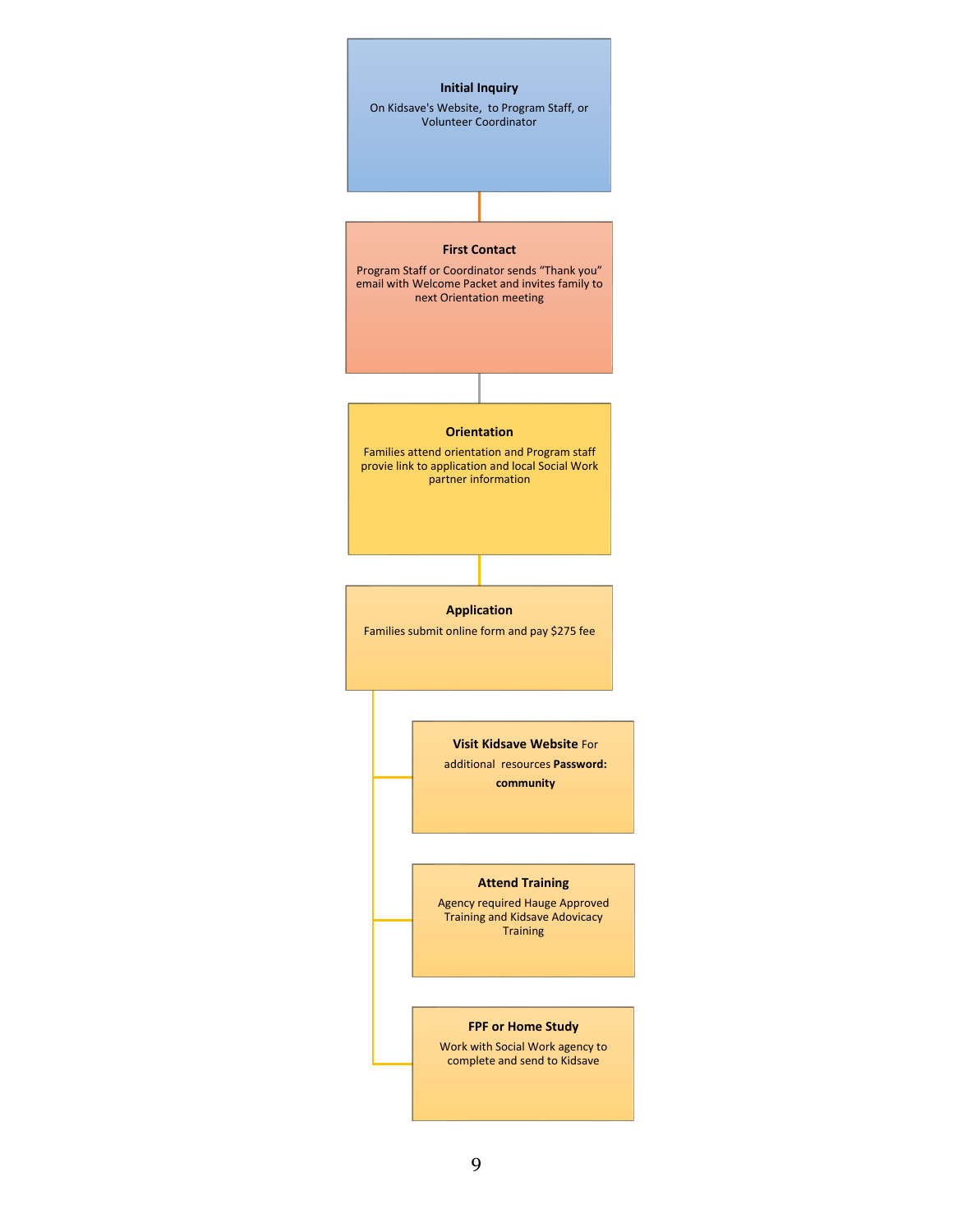

# **Process for Host Family Requirements**

# **Application Packet**

The following is a list of documents required to host, for you to complete and submit online or directly to Kidsave program staff or your local community coordinator.

- Application to Host
- Host Family Agreement
- Family Psychosocial Study (include child abuse and criminal clearances). Some states require a full home study.
- Family Photographs
- Dear Child Letter \*
- Release Form to Use Likeness \*
- Confidentiality Agreement \*
- Copy of Driver's License or Passport (for each person hosting)
- Copy of Proof of Auto Insurance (for each person hosting)
- Authorization for Disclosure and Reciprocal Exchange of Information \*
- Client's Rights \*
- Hague training certificates of completion (Colombia requires a minimum of 10 hours)
- Post program ICBF evaluation and chaperone evaluation

\*Indicates that the Form can be found on the online resource page for host families.

# **Financial Requirements**

As a host family you will be responsible for:

- Non-refundable Kidsave application payment of \$275
- Kidsave hosting payment of \$1,250 if in a Summer Miracles hosting community or \$2,500 if not in a Summer Miracles hosting community.
- Local social work agency fee includes costs for completion of Family Psychosocial Study or home study ranging from \$500 to \$3,000 (depending upon the agency and/or state requirements for a single visit vs. a full home study), training costs and program support.
- Cost of child abuse and criminal clearances (needed for all persons above the age of 18 residing in your home) – check with Agency for requirements

# **All Host Fam[ilies must submit the \\$275 application payment and \\$1,250 program](https://app.etapestry.com/cart/KidsaveInternational/cart2/index.php) payment.**

- [Payments can be submitted online at:](https://app.etapestry.com/cart/KidsaveInternational/default/category.php?ref=3597.0.98785301)
	- o [Application Payme](https://app.etapestry.com/cart/KidsaveInternational/default/category.php?ref=3597.0.98785301)nt: https://app.etapestry.com/cart/KidsaveInternational/cart2/index.php.
	- o Hosting Payment: https://app.etapestry.com/cart/KidsaveInternational/default/category.php?ref= 3597.0.98785301
- OR Fees can be mailed to the Kidsave lockbox at Kidsave International, PO Box 39293, Los Angeles, CA 90039-0293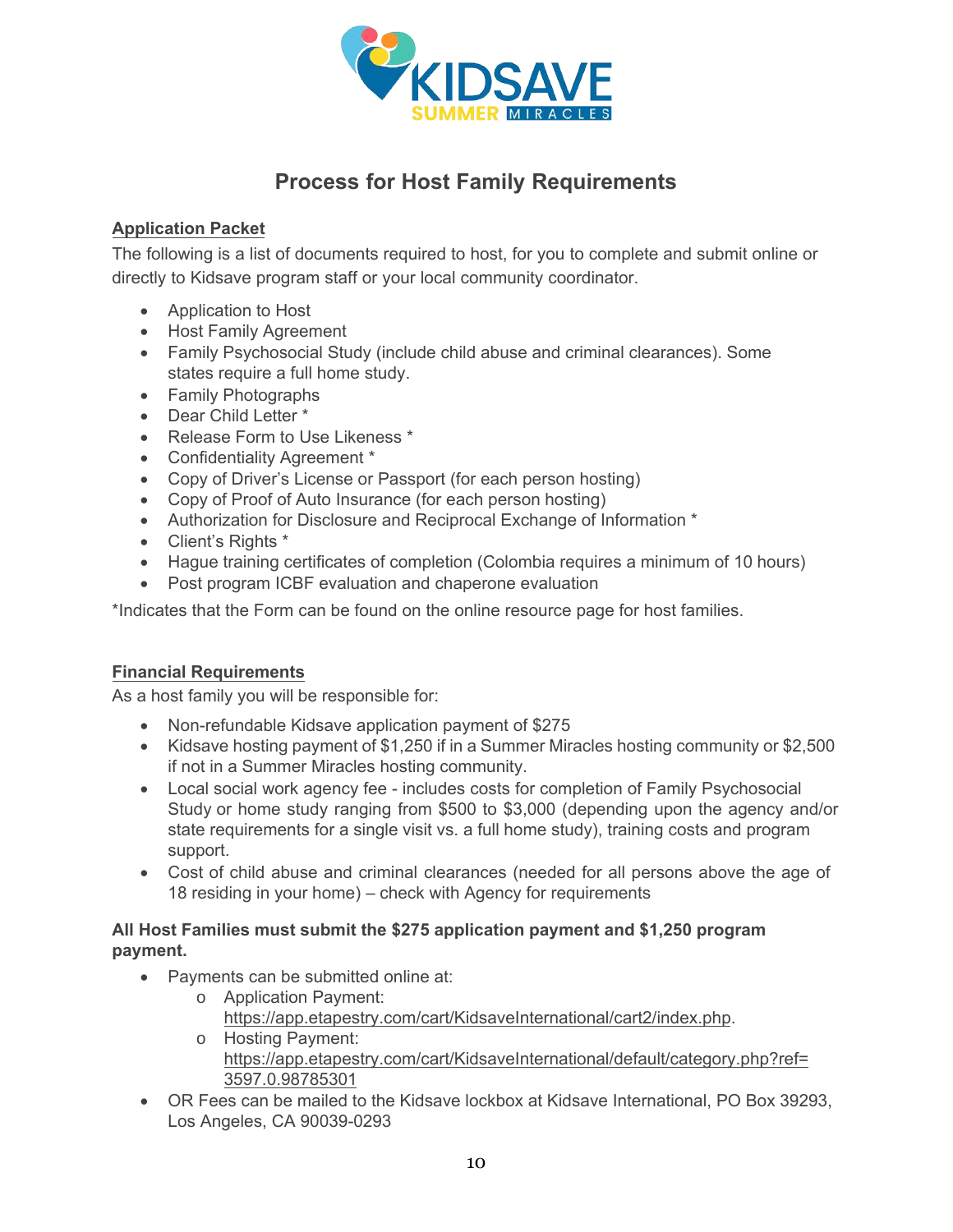# **Your Commitment**

As a host family, you will sign and submit a copy of the Host Family Agreement which indicates your agreement to participate in the Summer Miracles program and adhere to all program guidelines. This document is located in the Host Family Resource section of the Kidsave website. If you need clarification or have any questions regarding any of the terms, do not hesitate to contact your Community Coordinator or Kidsave staff. Your Community Coordinator will go through the agreement during training and will address any questions you might have. We thank you for your commitment and participation and look forward to a wonderful summer together.

## **Training**

Hosting a child is an incredibly rewarding experience. It can also be difficult and challenging and requires a great deal of commitment, energy and understanding. Your time together is too long to simply "manage" and too short to become an "official" parent, but parent you must. They will not simply be "guests" and will travel to you with their history and struggles in their suitcase.

The most important part of your job as host family and parent for the summer will be to provide a safe, structured and nurturing home for your host child. If you know some of the typical challenges and behaviors to expect, you will be better equipped to handle them and feel a greater sense of control, giving you time to enjoy the experience and have some fun.

To be best prepared for the hosting experience, all participating families are required to complete host family training directed by your coordinator, local social worker and/or program coordinator. The overall time commitment for the required training is approximately 14 hours. This includes your agency training requirement and Kidsave program and advocacy training. Training hours vary based on agency requirements.

In training, families will learn what to expect from the hosting experience and will gain access to a variety of resources to support their role as a host family. Kidsave's local agency partner facilitates Hague approved training. Training may be in-person, online, or a combination. The Kidsave program and advocacy training may be facilitated in two sessions prior to the children's arrival by the local coordinator. If married, it is mandatory that you both complete the required training. It is not unusual for one to be more interested in the idea of hosting a child or provide the momentum for participation, but it is important that both of you are equally invested in committing to the program and your child, and are informed and prepared to host.

## **Host Family Home**

The local social worker will make the final determination as to whether or not a family's home is adequate for the number of children or sex of a child they are interested in hosting. The Community Coordinator can assist in fielding initial questions, however. Here are some of the considerations:

- We must always be aware of the potential of a history of sexual and/or physical abuse
	- Sleeping and supervision arrangements must be made accordingly
		- $\circ$  If rooms are shared with host family's children, then they must be of the same sex and similar age
		- o Older hosted children should never be left unsupervised with younger children and/or the family pet
		- $\circ$  Host families must consider the host child a stranger in their home and provide supervision accordingly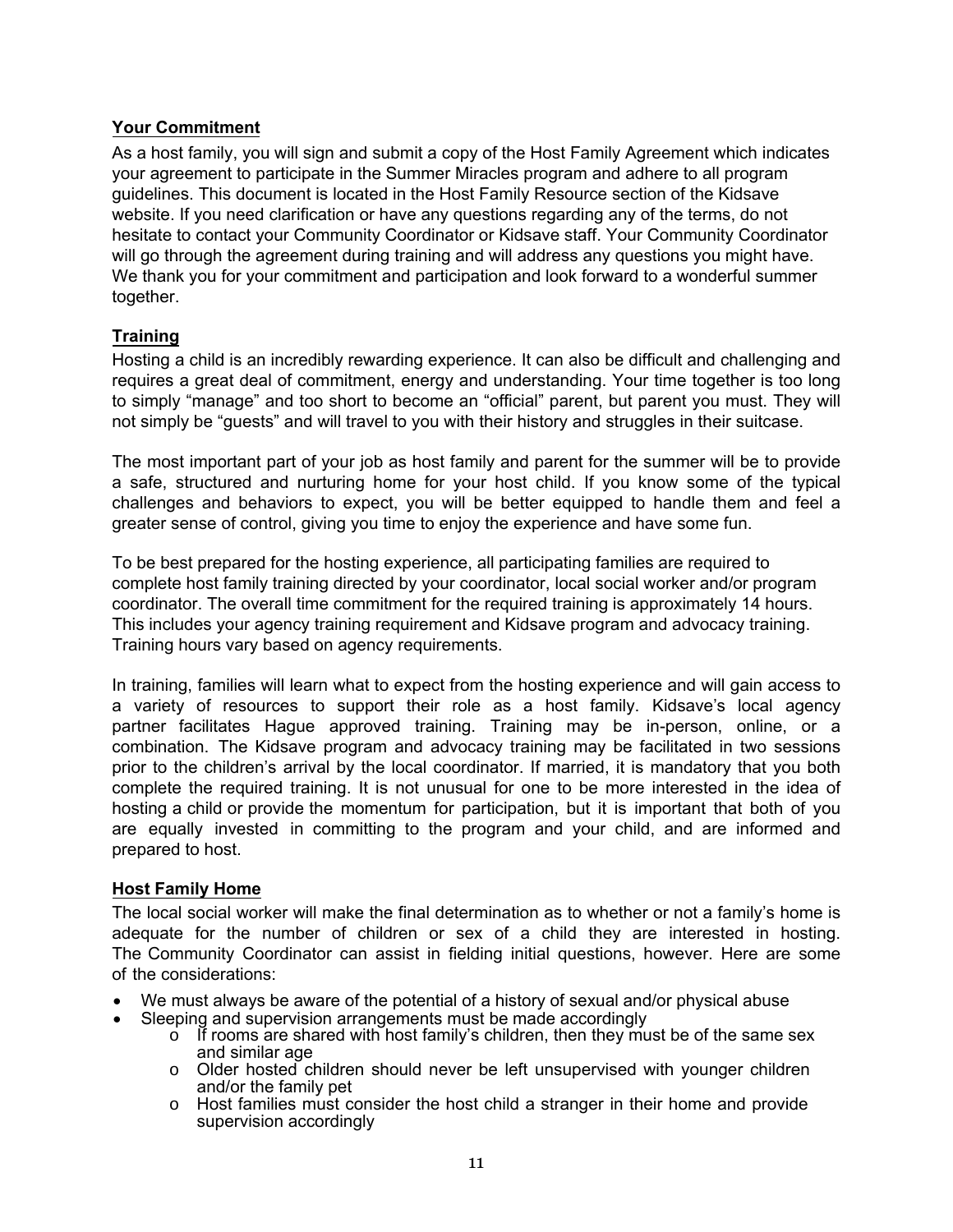- o Even if they are biological siblings, a boy and girl host child should not sleep in the same bed
- A family must have adequate physical space to host a child or children.
- The accommodations must be adequate and appropriate
- Host families must be cognizant of safety issues and plan accordingly
- Host family homes and hygiene must reflect care and concern for the health and safety of children

# **Things you should know about the Children**

## Identification of Host Children

Children are selected based on age, legal availability for adoption, academic level, and recommendations by the children's professional team of which children have the potential to succeed in the program. Despite best efforts, it is impossible to predict how a child will cope in the absence of everything familiar-language, culture, caretakers, setting, food and climate. Some children do exceptionally well immediately, some after a brief adjustment period, some hit the ground running and thrive on the adventure; a rare few may struggle the entire trip and require a great deal of time and attention from host parents, community resources and Kidsave staff; the rest fall somewhere in the middle. Kidsave staff, the children's chaperone, your local social worker and Community Coordinator will be available to support and help you with any of the adjustment issues and challenges.

## Matching

Although we try to honor the host family's child preference, the reality is we are looking for families for children, not children for families. Having said that, we will do the best we can to honor your request. Please try to be flexible and know that there are some program limitations. Matches will be made by the local social worker in your community, along with the input from your local coordinator and Kidsave staff. Some points for you to consider regarding the matching process:

- Children are referred by the child welfare agency as individuals who would benefit from a "visit" program
- Boys, girls, as well as sibling sets are identified for program participation
- If there are space or family constellation issues (i.e. limitations in physical space, do not want to change birth order of children in your home) or limitations noted in the Family Psychosocial Study, the matches will be made accordingly
- Matching a group of children to a community will be made in an effort to accommodate as many families and child preferences as is feasible
- Family and child matching assignments are based on child preference and social worker recommendations
- Photos and information on the children is sent to the local social work partner or to the family's social worker (if family is not working with local partner). Social workers review the information and determine the most appropriate match for each child. The social worker discusses the possible match with the host family and provides the family with the child's assessment for review. The social worker informs Kidsave if the family has agreed to the match. Kidsave informs the local community coordinator.
- Host families must have completed their Family Psychosocial Study and their criminal check and child abuse clearance before they are matched with a child.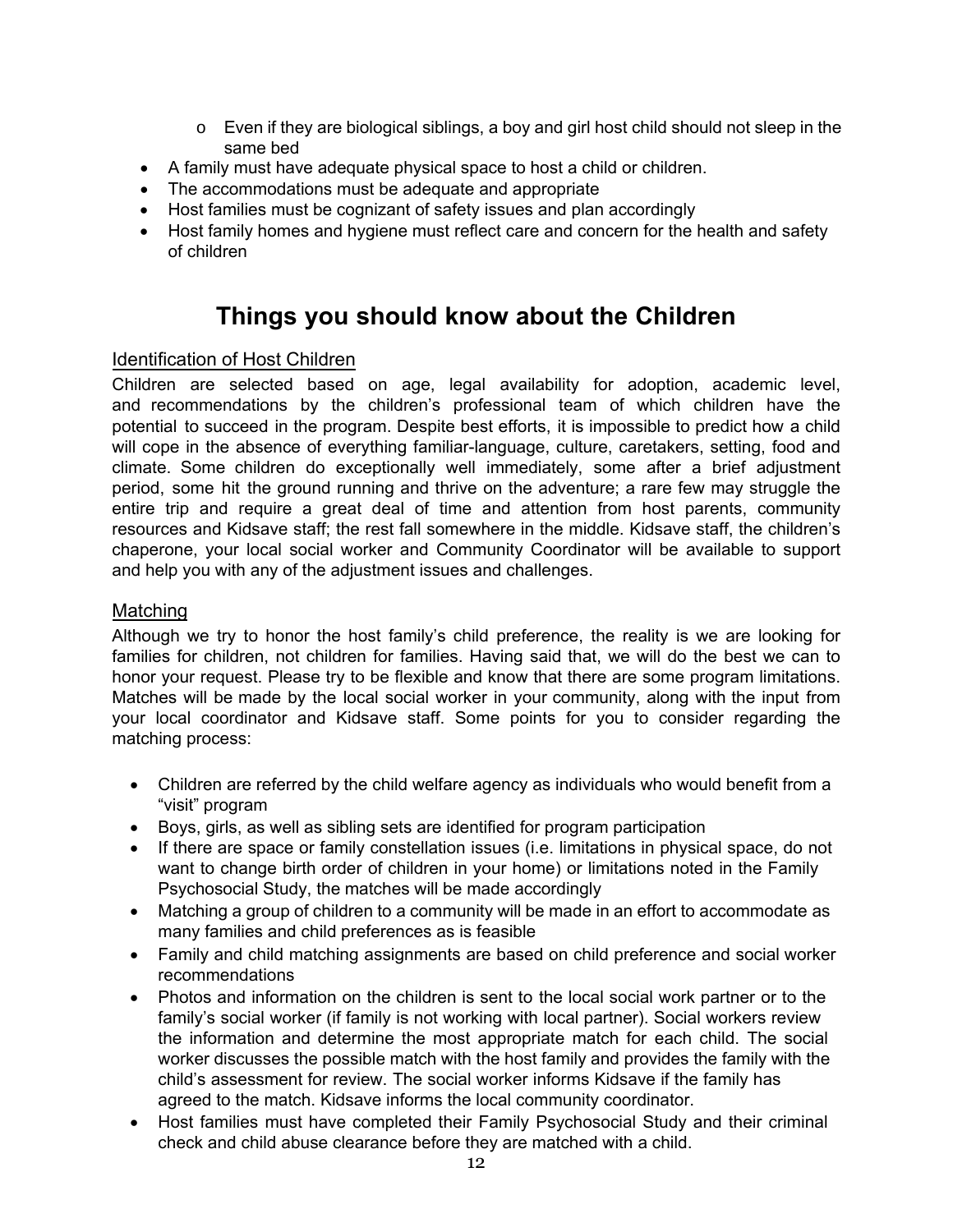• We are focusing on finding families for children rather than children for families, so we are hoping our host families can be as flexible as possible to allow as many children as possible to participate

#### **What the Children Are Told**

The children are told they are coming for summer vacation to stay with a family and attend day camp with American children. Children are also told they may meet someone who will want to stay in contact with them and be a connection when they return to their home country, or that they may meet someone who will want to adopt them.

We realize that some of the children have friends who have been adopted after they participated in Summer Miracles, so these children may anticipate that this will happen for them as well. We ask that adoption not be discussed with the children. Discussing adoption with the child during the Summer Miracles visit can result in problems and delays with foreign governments. Families are asked to review ― "Talk About Adoption, Not!" located in the online community resource section, to have a better understanding on this topic.

Regardless of what the children are told, many long for a family and hope that their host family will adopt them. A child may ask you about adoption. If this happens**, families are not to discuss the topic of adoption with the child**. Families who are having difficulty with this should contact their local social worker or Kidsave.

#### **Confidentiality**

Maintaining the confidentiality of our program participants is our commitment. Kidsave draws from the rich resources of communities where families may participate in the program with their friends, neighbors, members of their church or synagogue, or sports or service organization. We recognize the obligation to maintain your right to privacy and confidentiality, as well as confidentiality for the children in the program. It is for this reason that we require host families, staff, interns and volunteers to sign a confidentiality agreement. There is a great deal of personal information that families are informed about the child they are hosting. All Hosts are asked to maintain the privacy of the child in regards to personal details about the child's history, biological family, and their place of residence.

#### **Things you should know about Chaperones**

Chaperones, usually social workers, psychologists or regional officials, will accompany the children to your city. The chaperones who accompany the children are here to ensure their safety and to monitor the program. One of their responsibilities is to ensure that the children have a positive experience, and the chaperone will observe the children in each host family's home and at weekend events. Their experience in your home and community will be their perception of American family life. Additionally, chaperones are responsible for submitting two reports about the children and their Host families (one at two weeks into the program and the other at the conclusion). Training will devote time to discuss how you can welcome your chaperone.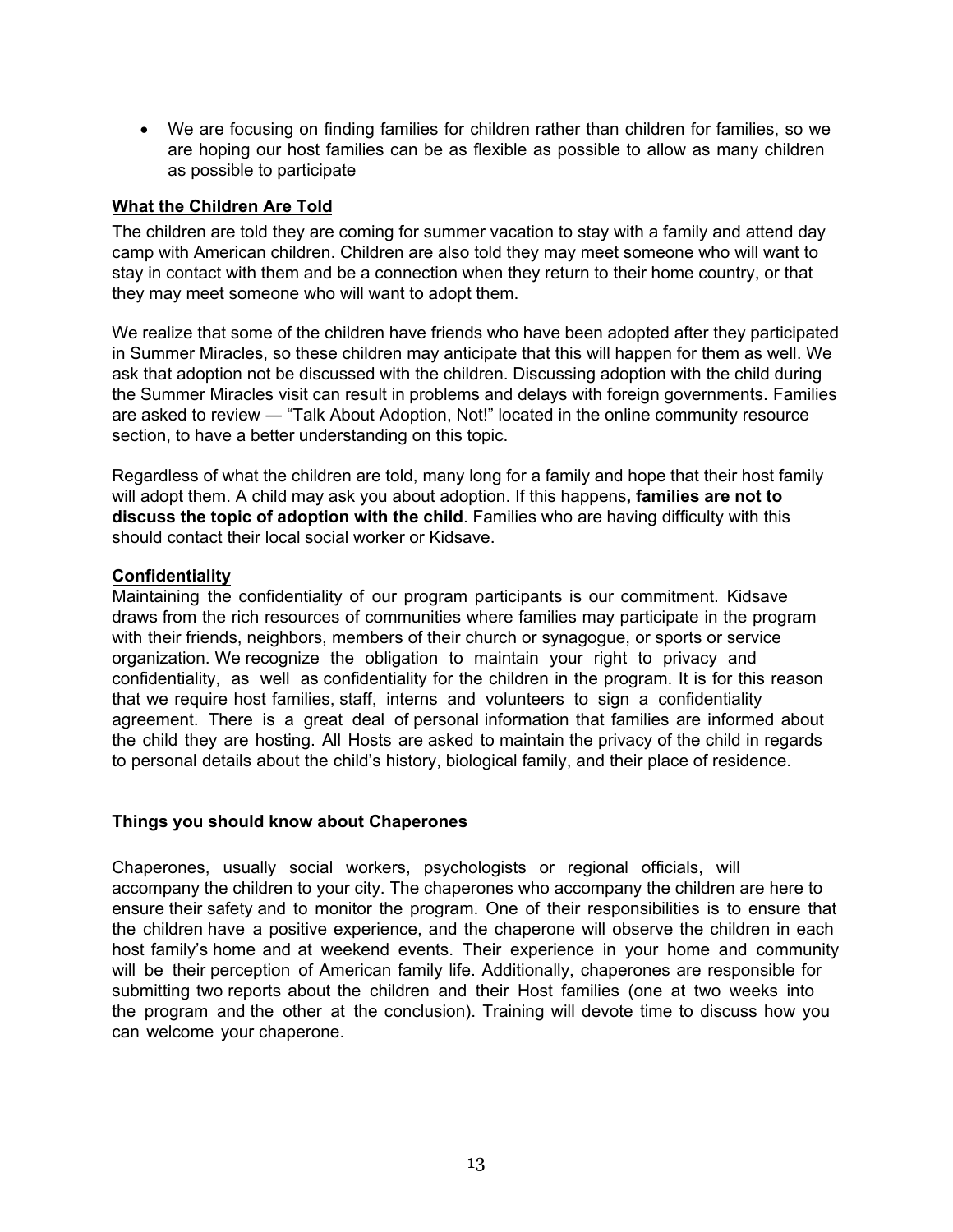# **Chaperone Facts**

- Chaperones are the children's legal guardians during the summer program. Therefore, they will stay in your area and will need to **stay in your house for approximately one week**
- Chaperone schedules will be arranged prior to their arrival, but exceptions may occur in response to the children's needs
- The chaperones will speak little or no English
- The chaperone must see each child on a weekly basis (i.e., at weekend events, weekday events, camp or at the host family's home)
- The chaperone may wish to stay with the families who are hosting the youngest children for the first few days to ease the adjustment of the child to his/her new environment
- The chaperone may need to spend extra time with families who host children if they are having difficulty adapting; the chaperones can be invaluable in facilitating the transition
- The chaperone may be interested in accompanying the children to camp or other scheduled enrichment activities
- The chaperone must authorize any elective evaluations, assessments and examinations (i.e. medical, dental, etc.)
- The chaperone has the final say over family appropriateness. Kidsave must defer to the chaperone's decision if there is a dispute over family appropriateness
- If the community can recruit a bilingual Host family for the chaperone he or she can stay with the bilingual Host during the visit as a "home base"
- The chaperone's time with a host family will have an impact on the family routine. You may find that the family dynamic changes with the host child deferring more to the chaperone than the host. Do not be alarmed, this is normal. Chaperones should redirect the children to defer to the host family while the chaperone plays a supporting role. Still, the children will have developed close bonds with the chaperone prior to travel so host families should be aware that family dynamics will change during the time the chaperone is in the host family's home.

Kidsave provides each chaperone with:

- 1. A cell phone to use for domestic phone calls
- 2. The same emergency medical coverage as the children. Kidsave assumes responsibility for the deductible and co-pay
- 3. A stipend for their daily expenses in the United States

Just before or just after the children return to their home country, a debriefing meeting will be held with the chaperones to find out what they liked, didn't like and how the program can be improved. It has been our experience that families are often reticent to have their child's chaperone stay in their home or have an extended visit with the family. Many seem to fear this will inhibit bonding or see the chaperone as a burden. It is important for families to understand that after the children return these chaperones will report back on the program, become the communication liaison for the family and children, and often are the family's and child's advocate for those who do decide to adopt. Care should be taken to ensure that chaperones are made to feel comfortable, welcome and respected during their stay. Treat them as a guest and find ways to make sure that they experience American hospitality.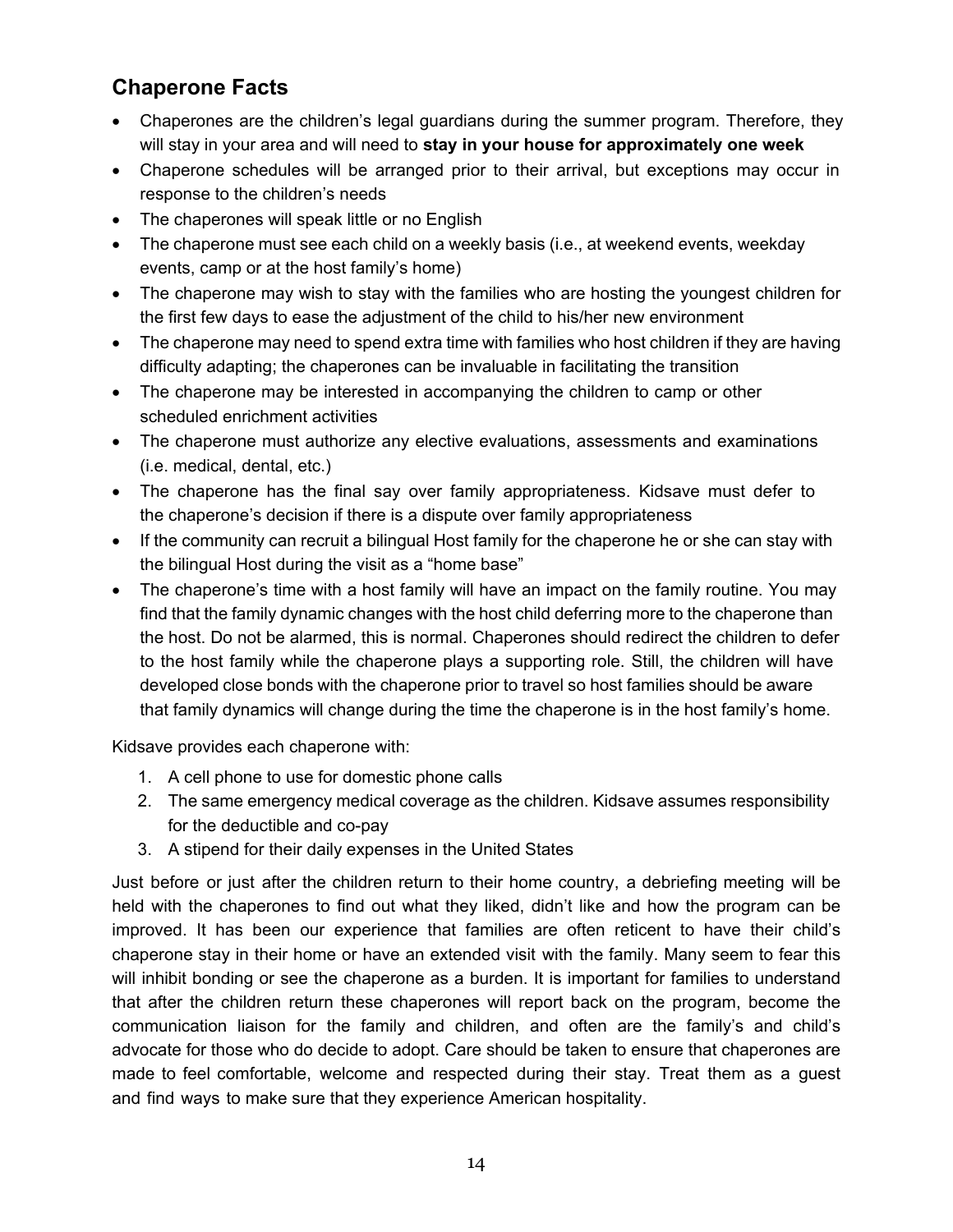#### Summer Miracles Host Application Process

The following paperwork requirements must be completed for hosting. You can pay the application fee on the Kidsave website www.kidsave.org or by sending a check to Kidsave at PO Box 39293 Los Angeles, CA 90039-0293. In the memo section please note application fee.



1. Kidsave Summer Miracles Orientation Webinar. All interested prospective Hosts should first attend an orientation. At the meeting, families learn about the background of the program and information on steps to become a host.Link to view calendar: [Webinars.](http://www.kidsave.org/webinars/)



2. Kidsave Host Family Application. The first step to being approved as a host family is to complete and sign the application form. To receive the application, you must submit a \$275 non-refundable application fee. Link: [Host Application Payment.](https://app.etapestry.com/cart/KidsaveInternational/cart2/index.php) Additional materials must be submitted along with your application. See below for a list of other application components.



3. Family Psychosocial Study/Home Study - Hague Accredited Agency. States have different requirements for families to host an orphaned child in their home. Families must follow the guidelines in the state where they reside. If you are not currently working with an agency and will be hosting in an existing Summer Miracles community, Kidsave will refer you to the partner agency in that community. As per ICBF requirements, host families must have their Family Psychosocial Study completed by a Hague Accredited agency.

Agency List: [Kidsave Local Agency Partners.](http://www.kidsave.org/kidsave-agencies/)

- All host families need a Family Psychosocial Study completed by your adoption agency social worker. Kidsave will provide your agency with the Family Psychosocial Study form that must be completed. Once received, Kidsave provides the Family Psychosocial Study to the committee in Colombia who reviews and approves host families along with additional documents listed below.
- Some states require a full home study be completed in order for a family to host a child. In these states, families must complete the Family Psychosocial Study (as noted above) as well as complete a full home study through your Hague accredited adoption agency.
- You will be required to have criminal and child abuse clearances (FBI fingerprinting is required) completed for all persons over the age of 18 who are living in your home. Directions on how to obtain this will be provided by your local home study agency. If you plan on having babysitters or relatives care for your host child(ren), please be aware that all persons caring for your host child(ren) unsupervised by you must also have a current child abuse and criminal check completed. They also must have a face to face interview with the local licensed social work partner. If your host child will be cared for in another person's home, that person will need a criminal check, child abuse clearance, and home visit by the local licensed social worker partner in their home.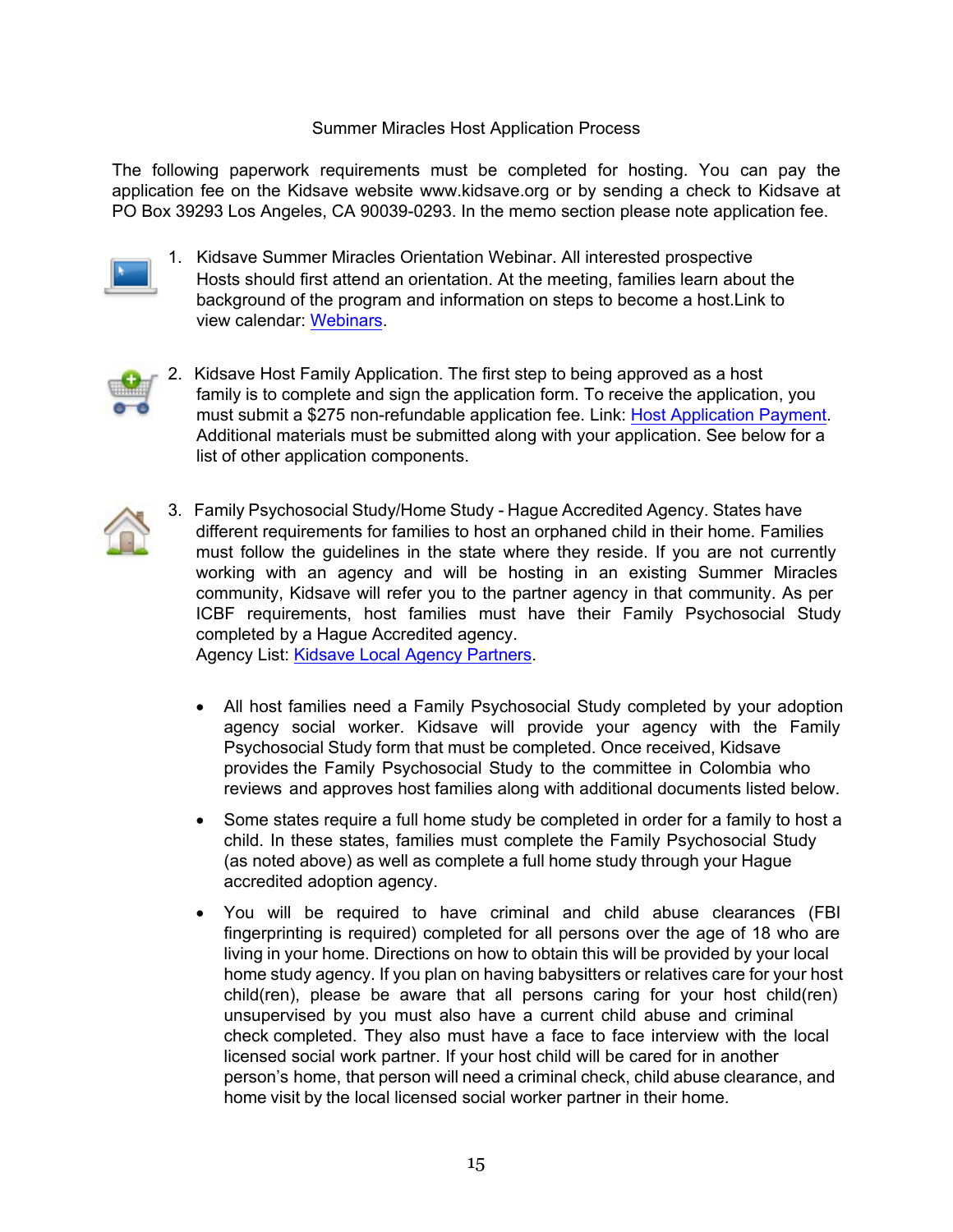• For families living outside of a hosting community they will be responsible for selecting a caregiver that will be available during the four or five week hosting program in case of an emergency. This caregiver must have a current child abuse and criminal check completed. They also must have a face to face interview with the host family's local licensed social work partner who must complete and submit a report to Kidsave at the host's expense. This will allow the caregiver to drive the host child and care for the host child *in the host family's home.*



**4. Host Family Resources.** Go to Community Tools and review the Host Family Handbook and other resources. A link to this page and the password will be sent when your application is received.

- 
- **5. Training.** Host will complete two sets of training. They will first complete the training required by their local home study agency. The number of hours and format of this training varies by agency. Then host families will complete Kidsave's Program and Advocacy Training. Dates for this training will be provided by your local community coordinator or the Kidsave Program Coordinator.



**6. Make your Hosting Payment.** \$1,250 for families living in a hosting community, \$2,500 for families living outside of a hosting community are due no later than the paperwork deadline.

Link: [Hosting Payment.](https://app.etapestry.com/cart/KidsaveInternational/default/category.php?ref=3597.0.98785301) Scholarships requests must also be submitted by the paperwork deadline. To request scholarship application information, contact the Summer Miracles Program Staff.

# **Preparation - Before the Child Arrives**

# **Camp**

Research camps for your host child to attend. Speak with the Camp Director to learn if there are counselors that are bi-lingual. Your host child will adjust more quickly if there is a counselor who they can communicate with. The cost of the camp is the responsibility of the host family. Many communities are able to obtain reduced tuition or scholarships from their local camps. The goal of the camp experience is to give your host child the opportunity to interact with other American children, have some fun and learn something about our country and culture. Going to camp can be very frightening initially for your host child. Use a translator to prepare your child for their camp experience and reassure them you will be coming back to get them if you do not speak Spanish. We recommend that you go with your child the first couple of days of camp or have them attend for just a few hours to start. It's important that the child is comfortable in the camp environment. It is also important that you feel comfortable with the camp your child will attend and that the camp is prepared for him or her and will be sensitive to their need for time to adjust and provide reassurance. Don't forget to provide the camp with the resource guide, "Child Spanish Talk," 1,000 of the most commonly used words in English and Spanish, provided by your community coordinator.

**Working hosts.** For hosts who work throughout the day, camp is an approved form of childcare that allows the children to have fun and release energy throughout the day. ICBF guidelines state that the host children cannot attend camp for the full duration of the program. Working hosts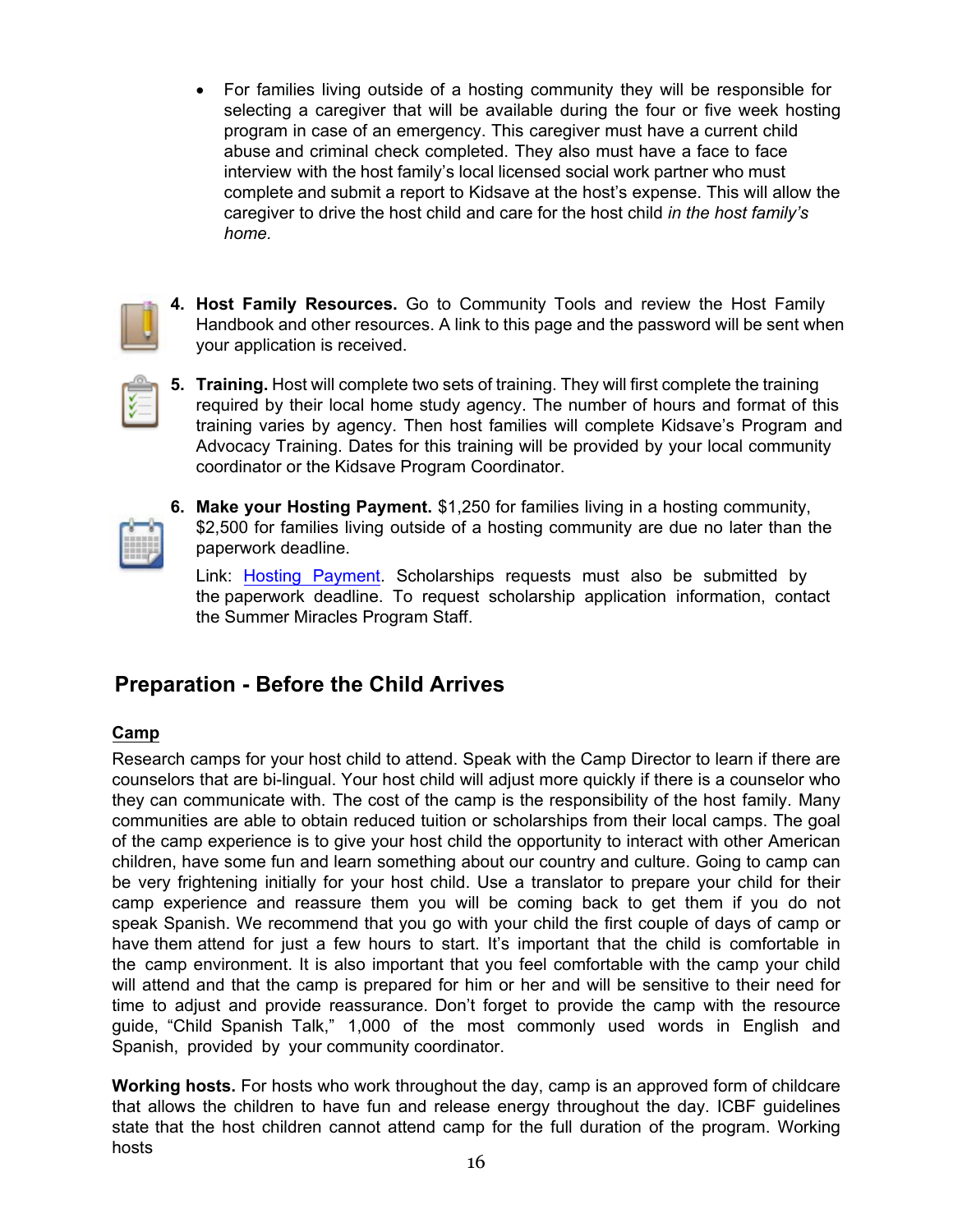need to take time off from work (a minimum of one week, more preferred) during the week to spend time with their host child.

## **Child Proofing Your Home**

Childproof your house as if you are hosting a toddler. While an American 8-year-old child would not run up to your stove and turn on the gas, these children might. They are naturally curious and have not had the experiences of their American counterparts. These children are often developmentally delayed (assume four months for every year of living in an institution) and will behave like younger children. It is up to you to take simple measures to protect your child. Don't be surprised if the kids are drawn to light switches and turn lights on and off, if they fiddle with the volume on the TV or stereo and if they want to dive right into a pool. (NOTE: Do not expect that these children know how to swim. Most do not.) They will quickly learn the boundaries, but you must protect them in the interim.

# **Creating a "Welcome" Backpack for your Child**

We ask that you provide a "Welcome Backpack" for your child. Here is a list of things you can include:

- Water bottle, healthy snack and a book
- One or more laminated photograph(s) of you, your house, your family, and your pets to become part of the photo album you will create together
- "Welcome" letters and pictures from family members
- Disposable camera
- Crayons and coloring book, sticker book, or small toy
- Stuffed animal to cuddle with when they go to bed

Please make sure the backpack is labeled with your child's name, your name and contact information.

## **Skype Call**

You will have the opportunity to have a skype call with your host child one week prior to their arrival while they are in Bogota attending workshops. A translator will be facilitating the call. This is a wonderful way to "break the ice" before meeting. Think about things you might want to share with your host child (i.e. show them their room, introduce them to your pets, etc.)

# **During the Child's Visit**

## **Arrival**

The day the children arrive is a very exciting day! Most are excited and happy, eager to meet their families and go off to their home for the summer. Some may be exhausted, frightened and overwhelmed and need some coaxing and reassurance before leaving with you. Try not to be discouraged or disappointed in the child who may take more time and patience to settle in and feel secure. This is the perfect time to present your child with their Welcome Backpack. Your coordinator will arrange for snacks and food to be brought to the airport and may try to arrange a meeting room to allow time and opportunity for introductions, instructions and building rapport before the children leave with you. Your local coordinator will match you with a volunteer translator prior to the arrival of the children who will help you to communicate with your host child at the airport arrival and throughout the program. It is a good idea to reach out to your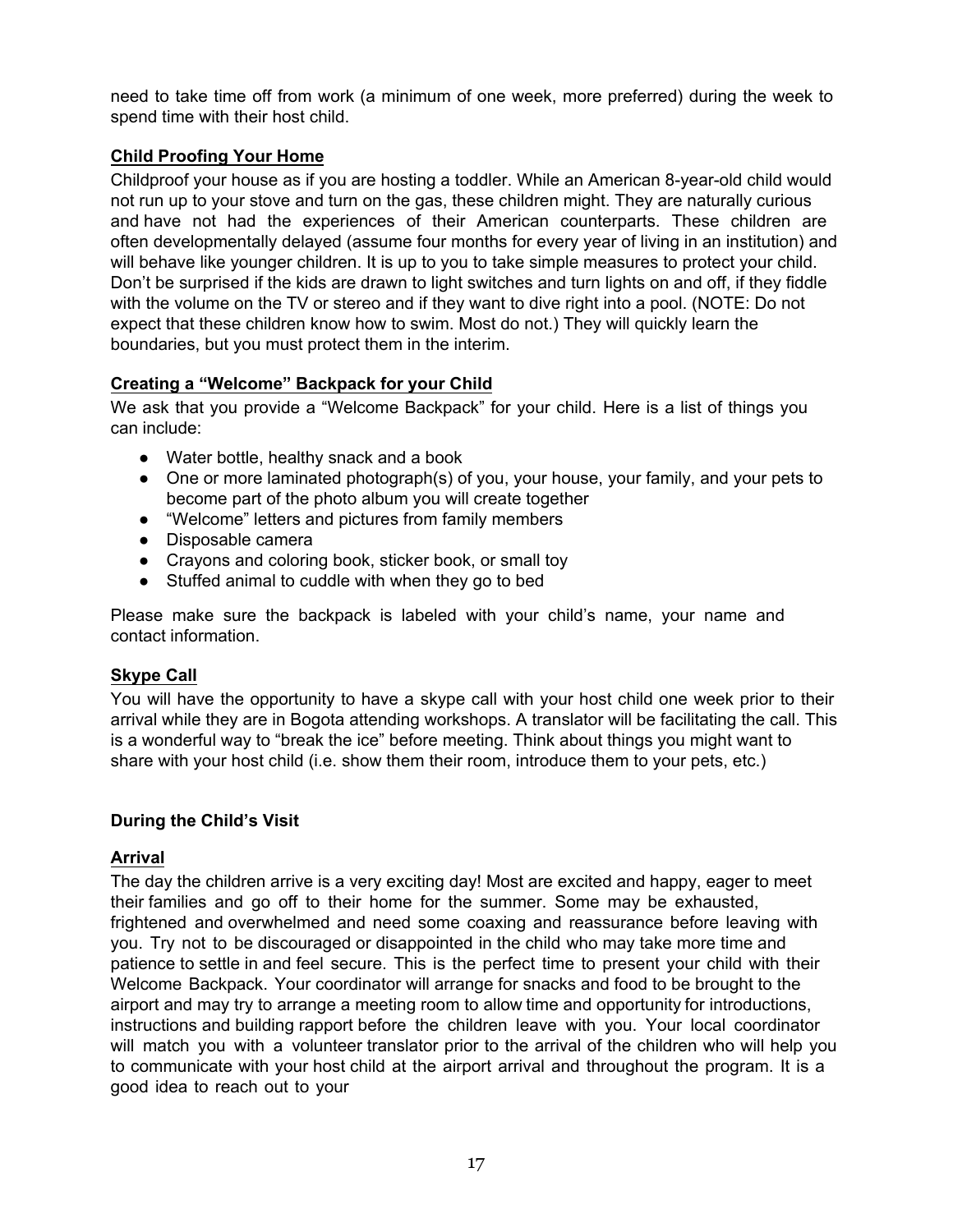friends, family and colleagues to identify other people in the community who can assist you with translation if needed.

**For families living outside of a hosting community**: we ask that you stay in the hosting community where your host child arrives for a minimum of 3 days and 2 nights to be near the chaperone and a local coordinator during the initial transition period.

## **Bedtime Rituals**

**Bath time:** Your bathtub may be a novelty — or even terrifying — to your host child. Many children are reluctant to get in, and even more reluctant to get out. In the orphanage or foster home they are not generally given baths in tubs deep enough to really soak in. Your host child may prefer to take a shower. Most of the children are used to bathing with cold water. It may take them a while before they are willing to use warm or hot water. They may be shy at first about being seen without their clothes on. (This is appropriate. After all, you are a stranger to them when you first meet. Generally; they are able to get over this initial reaction with time and trust.) Try and make bath time fun, but insist on supervision. Remember that in some ways these kids are much like toddlers.

**Bed Clothes**: The children will want to wear pajamas. Have one or two stuffed animals for them to sleep with and have a nightlight working in their bedroom. Most children prefer that the bedroom door be left open but some may feel more comfortable with the door closed. Plan on leaving the door open. Make sure to show them the location of the bathroom (the path to the bathroom should remain lit at night), and remind them to go to the toilet before bedtime.

**Sleeping Alone**: If you have other children in your house try and buddy them up in the same room with your visitor, at least for the first few nights. Most of these children have never slept in a room alone, and it is a very frightening prospect. In the orphanage they are used to sharing their room and their bed with several other children. Reassure the child that you will be nearby, and show them where you will be sleeping.

## **Pocket Parties**

Pocket parties are informal events/get-togethers designed to create an opportunity for a family to visit with and get to know a particular child, yet minimize the discomfort and/or expectations that could be prompted by a one-on-one visit. Pocket party gatherings also provide the opportunity to introduce and recruit prospective families for unmatched children.

Pocket Parties:

- Should be organized by the host family or Community Coordinator
- Should include the host family and/or Community Coordinator
- Can include a special friend or friends of the child
- Include the children of the host family and/or the children of the visiting family
- Should include other children whenever possible, up to 5 is appropriate
- Should be centered around a fun activity as a prop to avoid direct focus on the child
- Cannot include personal questions regarding circumstances or history of the child(ren)
- Cannot include any discussion of adoption
- Should not include two families interested in the same child at the same time
- Visiting families cannot bring gifts, the interaction must be centered on the relationship vs. what the children "get"
- If visiting families want to give something, they can provide food, snacks, and/or the projects/entertainment for the small gathering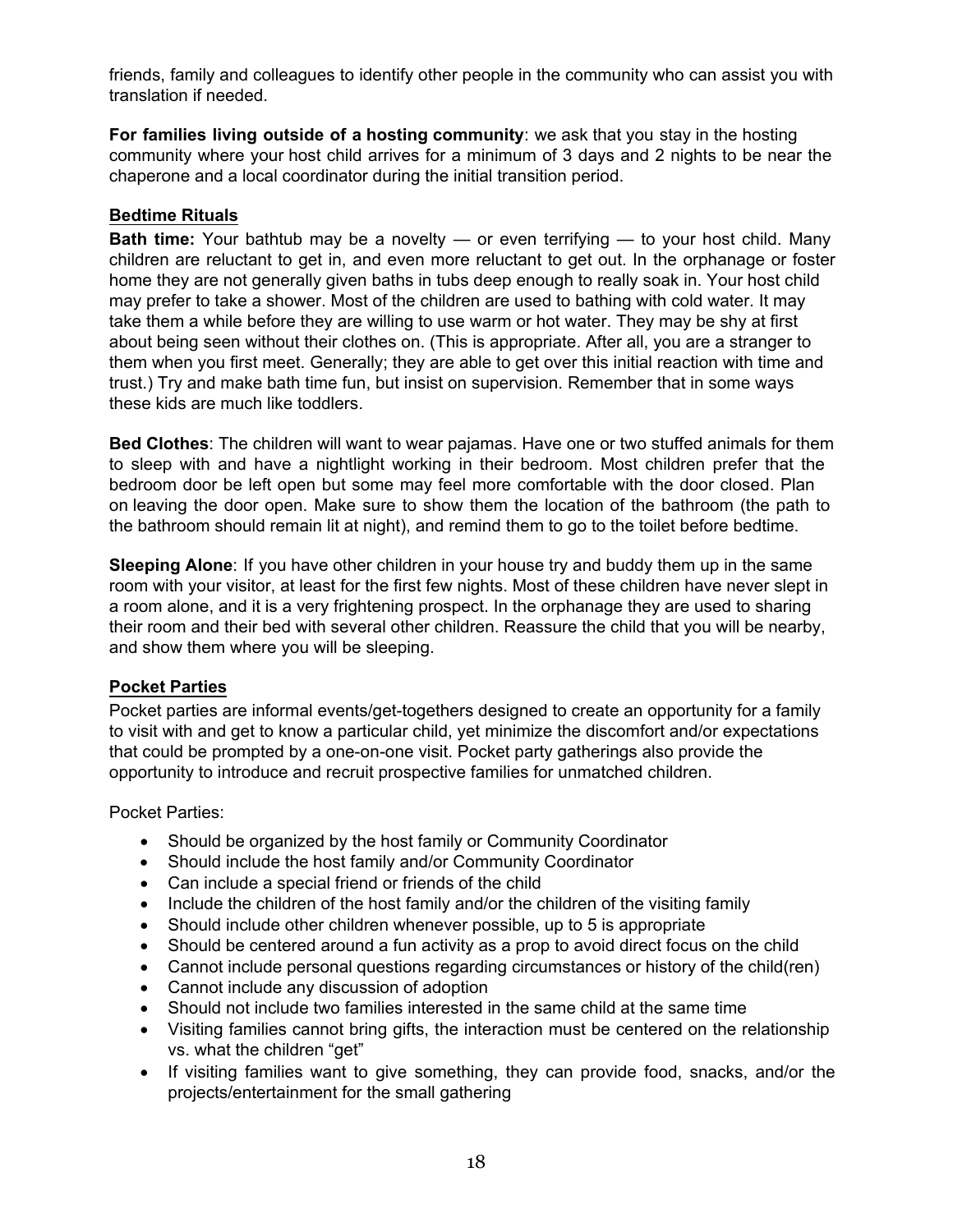#### Support Sessions

Host families will participate in two mandatory support sessions during the hosting program. The first session usually conducted after the two week mark generally provides a format to address specific concerns or questions regarding behavior management, adjustment and any medical or psychological concerns. It is also a place to talk about the wonderful experiences you are having as a host. The second session is held the week prior to the children's departure and addresses what the families can send home with the children, managing potential adoption questions, issues around saying goodbye, next steps, and staying in touch with your host child/ ren. The sessions will be led by the local social work partner and community coordinator. Your community coordinator will provide you with the dates/times of these sessions. The chaperone should be present to address any questions that may arise and/or issues that present. The children will also have two support sessions at the same time as the adults. They will be facilitated by a social worker and/or volunteer translator. For families living outside of a hosting community the support sessions will be available via webinar.

#### **Translator**

Your Community Coordinator will provide you with a list of translators that will be available to assist during the program. If you know of any people in your community that speak the language of your child's country and may be willing to help during the summer, please let your Community Coordinator know. Although we find that language usually isn't an insurmountable problem, it is essential to have a cadre of translators to assist with adjustment, communication, problem solving and providing a language bridge between host family and child and host family and chaperone.

It is normal for a child to be drawn to someone that shares their language but if you feel excluded in the relationship between your host child and a translator or if you have any questions or concerns regarding the translator's role, contact your Community Coordinator for assistance. The translator's primary role is to translate for parent and child to enhance their ability to communicate with one another. We ask that the translators make their role clear to the children and be respectful of boundaries and the relationship between host family and host children. It is not helpful for a translator to build a primary relationship with the host child to the exclusion of the host family. The Community Coordinator will make sure that translators have signed the Confidentiality Agreement and are aware of Kidsave's translator protocols.

For families outside of a hosting community: Host families not living in one of the Kidsave hosting communities must identify at least one on call translator in their community if they do not speak the language.

#### Translation Tools

As mentioned, Kidsave provides you with a copy of the Child Spanish Talk phrasebook, located in the Community Support section of the website. Many families have also found that online translation programs are extremely helpful. Here are several recommended by Kidsav[e host familie](http://www/)s:

[www.translate](http://www/).google.com [http://www.pa](http://www/)ralink.com/translation [http://www.mezzofanti.org/translation/](http://www.tashian.com/multibabel/)  http://www.word2word.com/dictionary.html http://www.tashian.com/multibabel/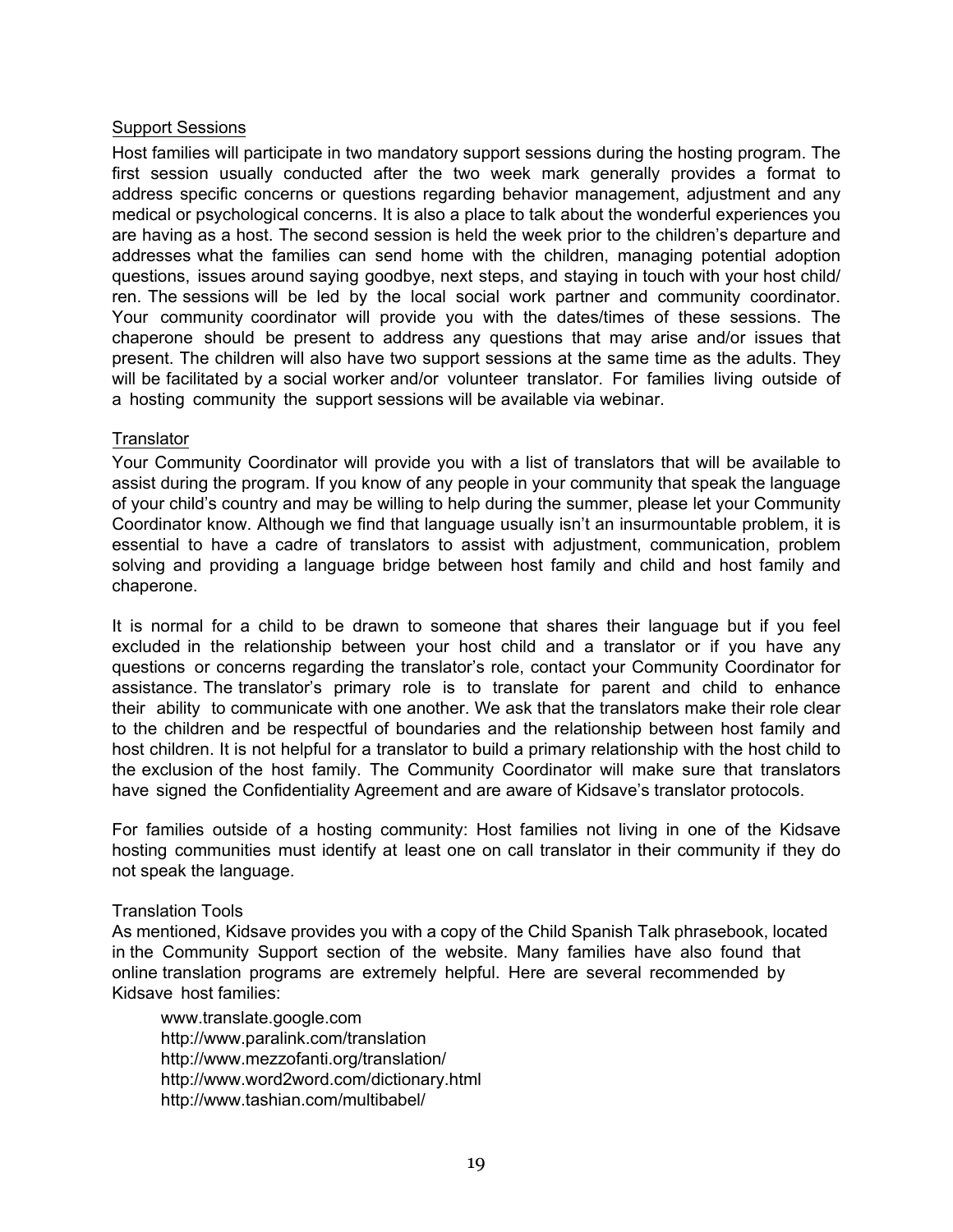Additionally, you may wish to register for language line, a phone-based, on-demand translation service. There is a charge but there are also plans available. Visit [www.languageline.com](http://www.languageline.com/) for more information.

## **Visiting Families**

One of the factors contributing to the success of the Summer Miracles program is the role of advocacy in introducing the participating children to as many prospective families as possible during the visit in hopes that they will find a forever family. This is a once in a lifetime opportunity for these children and we want to take advantage of the opportunity to introduce them to people who may become ambassadors for that particular child or consider adopting them. That goal must always remain at the forefront of the host family and community efforts but not at the expense of the child. The visiting family protocols are designed to minimize stress and trauma to the child and host family. Some host families will be in the midst of making an adoption decision themselves so may be reluctant to participate. Your Community Coordinator and Kidsave staff will assist and guide all advocacy efforts.

Families interested in meeting the children are always welcome at the Kidsave events. There are two types of "visiting families." The first group would be those that are simply interested in Kidsave's mission and attend the event as an opportunity to meet the children, experience the program and put a face to the overlooked and forgotten children growing up in orphanages and foster care. The participation of these families is invaluable as they will inevitably be touched by the children, spread the word and become advocates. Sometimes miracles happen and they, too, find themselves contemplating adoption.

The second group of visiting families will be those interested in adoption and come to the events to meet the children in hopes that they find a child that they may be interested in adopting.

All visiting families must "register" with the Community Coordinator by providing their names and contact information on a sign-in sheet. The Community Coordinator will ensure that the families visiting a Kidsave event do the following**:**

- Attend a short orientation prior to the event or via webinar
- Complete and submit the Kidsave **Visiting Family Packet**
- Review the **Visiting Family Do's and Don'ts**

If you provide your Community Coordinator with information that a family is planning to attend an event or if the coordinator learns this via the website or phone call, the coordinator will provide the family with the Visiting Family Packet.

Visiting families may **not** have unsupervised visits with the children. We ask that you keep your Community Coordinator informed of any interest you have regarding your host child as it is in the child's best interest. These visits must not be arranged without the Community Coordinator's knowledge.

Though Kidsave values a host family's opinion about each visiting family spending time with their host child the host family cannot make the determination of which families can and cannot spend time with their host child. Visiting families who are approved to spend time with the children outside of weekend events have been pre-screened by Kidsave staff. Please share any concerns you have regarding a particular visiting family with your Community Coordinator.

Families interested in meeting a particular child have the following options: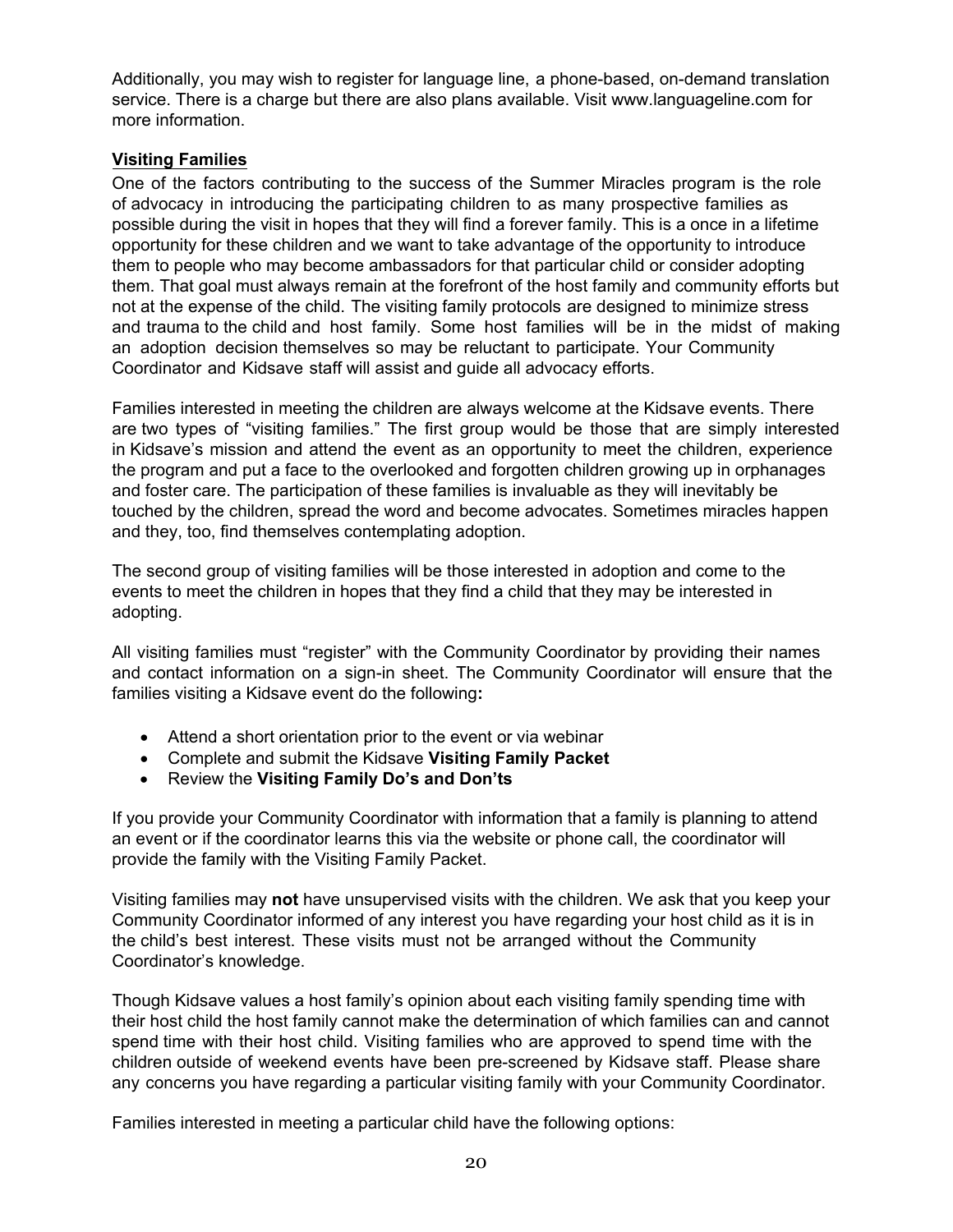- Attending a weekend event
- Attending small gatherings/ "pocket parties" to spend some supervised, more intimate time with a child they are interested in.
- Visiting the host family home where the child feels safe and the visiting family can be introduced as a friend of the host family or someone who is interested in learning more about the program
- Spending time with a child and their host family doing a fun, interactive activity, ideally in the host family's community, and the visiting family can be introduced as a friend of the host family or someone interested in learning more about the program
	- Please note: though it is ideal for a visiting family to spend time with your host child in your home or your local community this will not always be possible. Time with visiting families may require driving to a community and activity that is agreed upon and deemed reasonable for the host and visiting family

#### **Weekday/Weekend Events**

Your local coordinating team may organize and schedule **Weekday Events** designed to increase public awareness and advocate for the children in the community. Host family attendance is welcome but not mandatory. Participation by the children is mandatory. Your community team will arrange transportation or coordinate a carpool.

**Weekend events** are scheduled each weekend during the visit to allow the children to interact with one another, to enable the chaperone to visit with all the kids and to permit visiting families to come meet and interact with the children. **Attendance at weekend events is mandatory**. Families may be excused from one weekend event for special events and/or vacation travel during weekend two only (subject to change).

**For families outside a hosting community:** create a schedule of opportunities to introduce your host children to members of the community.

## **Weekly Reports/Photos and Videos**

We require that families complete a weekly report for each week during the summer program. This form is available on the Kidsave website [\(www.kidsave.org\)](http://www.kidsave.org/) on the Summer Miracles community resources page. These weekly reports keep Kidsave informed on how the child is adapting to your home environment and whether or not you require any additional support and intervention. These reports are also used to help with advocacy efforts. They are used to update advocacy flyers and are shared with visiting families. We also request that you post photos to the Summer Miracles online shared drive on a weekly basis so we can update advocacy flyers and our website. Pictures and videos are extremely helpful in recruiting potential adoptive families. Your coordinator will provide you with the shared drive access information before your host child's arrival. NOTE: High resolution photos are very important for our advocacy efforts. Whenever possible upload photos taken with a camera rather than a cell phone/tablet.

## **Departure - At the End of the Summer Visit**

Children travel on visas that allow them to enter the USA as tourists**.** Sending the children back to their orphanage or foster family at the end of the four to five week period is not negotiable. Although sending the children back to the country at the end of the visit is not easy, it is required by law by both the U.S. and the child's home country for the children to return on the date identified as the end of the program. **The U.S. Embassy has stated that any organization that fails to send back any child from the entire group would be banned from participating in programs such as ours in the future.** Kidsave and families must therefore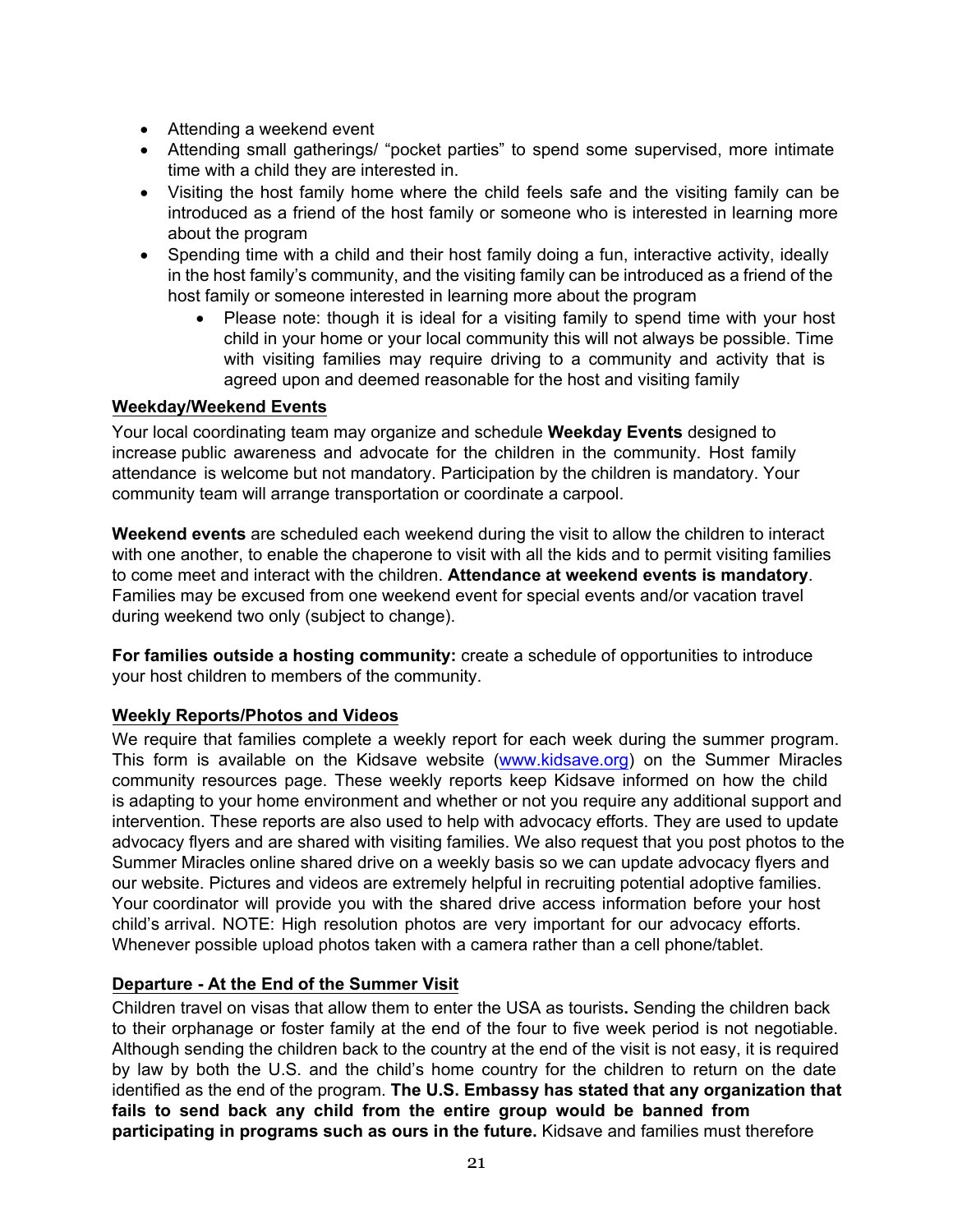comply with this rule so that the Summer Miracles program can continue and more children will have the opportunity to experience family life and find a permanent family. If you have a concern regarding a family's willingness to comply, please let us know. We will step in to explain the law and the risk to the families and program if there is non-compliance.

Sometimes families assume that Kidsave has the influence and power to orchestrate a change in the laws to allow the children to remain in the U.S. to be adopted. We do not make the laws, we follow them. Adoption of the participating children can only be accomplished through the formal process required by our country and the sending country. There are no short cuts. That having been said, we realize it is difficult to say goodbye, but say goodbye you must. The local social worker will facilitate a support session prior to the departure date to help you with ways to manage your goodbye and your local coordinator will provide you with protocols on how you can remain in touch, and next steps if you make the decision to adopt. You are also welcome to speak with the program director.

## **Host and Visiting Families Making Adoption Decisions**

Families are not required to make their decision during the program. They are given two weeks post program to make an informed decision.

The Community Coordinator will encourage families to consult with the local social worker at any time to discuss making their adoption decision. Families are asked to read the article, "**Guidelines to Making an Adoption Decision"** which will be provided by your Community Coordinator.

If families are yet undecided at the end of two weeks, they will be contacted by the program director and will be advised if there is another interested family who will be considered by the child's social worker for adoption.

The child's needs are the primary consideration in matching the child with a family. If a family's skills and resources are determined not to meet the child's needs, they may be bypassed and the next family on the list considered. This will be determined by and communicated to the family by the sending country.

Kidsave will advocate for any child whose placement falls through. When there is not another family on the list efforts will be made to recruit an appropriate family and/or the host family will be asked to consider in-country support for the child.

## **Important Things to Know about the Program**

#### **Clothes and Personal Belongings**

You can expect the children to arrive with a small bag or suitcase containing clothing. Some may be too big or too small. NOTE: Do not throw these clothes away, no matter how old, worn or ill-fitting they may seem. The chaperone is responsible for bringing these clothes back with the children, regardless of their condition.

**Basic Wardrobe** – Families will be asked to provide basic clothing needs for the child they host. Often friends or family have clothing they are happy to pass down. Let your friends and your church or synagogue know you need used clothing and you will usually find many offers. Do not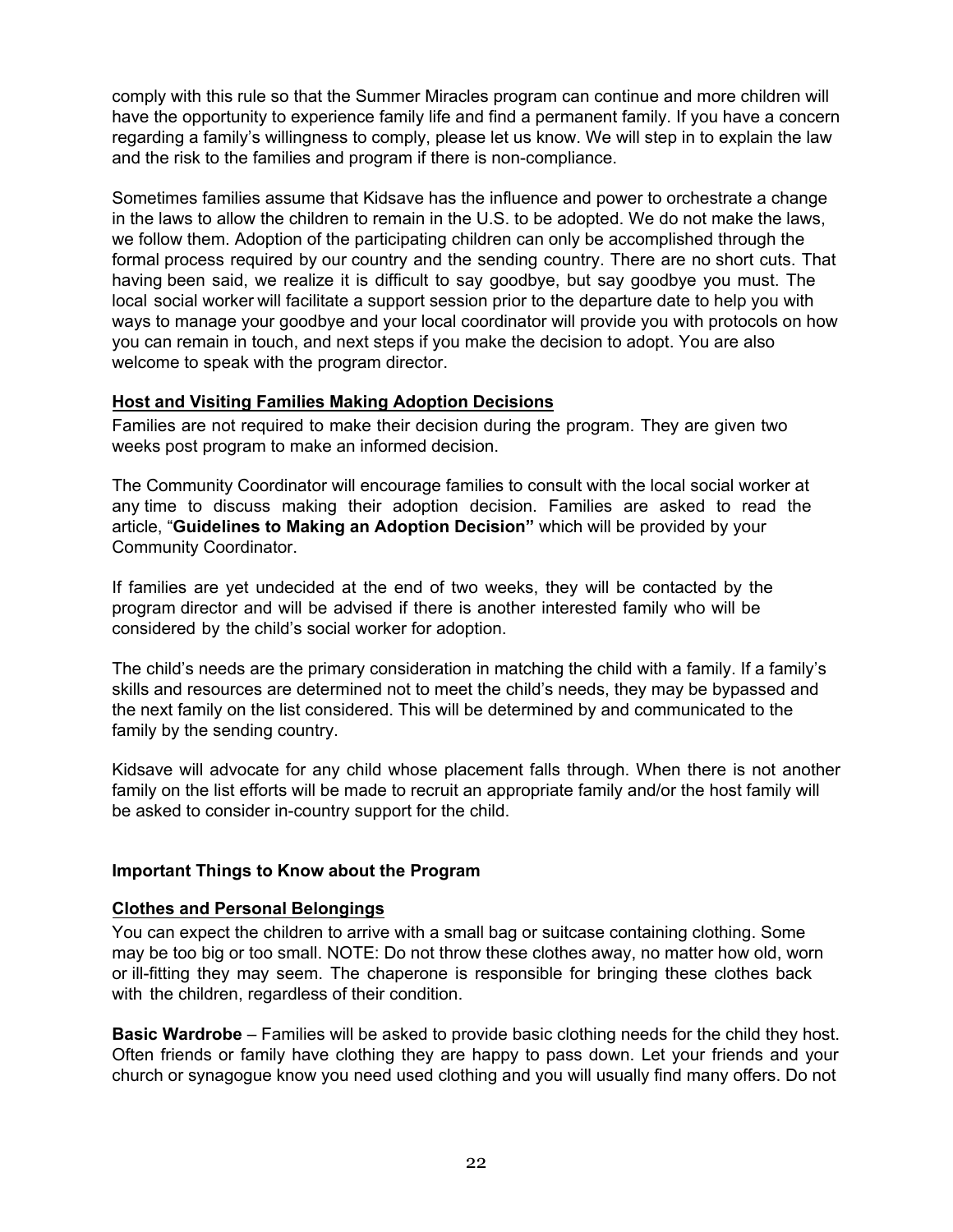feel an obligation to buy the child an entire new wardrobe. If you need to buy clothing or shoes please keep it to a minimum.

**Size** – Children are likely to be smaller than their American counterparts of the same age. It is best to wait before buying much clothing until you see what size your visitor needs.

**Less is more** – Upon arrival the children will likely be overwhelmed by having too many clothing choices and by rooms that are overflowing with toys. You may want to consider keeping toys in another area of the house and offering daily clothing choices.

**Personal Property** – Many of these children have little or no concept of personal property. They are accustomed to sharing everything, including their clothing. Do not be surprised or offended if you see the prized outfit you purchased for your visitor on another child's body. Also the children might worry about their things getting stolen, so caution other siblings in the house not to take anything from your host child without asking. The children also have been known to pilfer through other people's property. In some cases this meant that children have gone through their family's pockets, drawers, and cabinets. Just be patient with the child and communicate with them that they need to ask before investigating other people's things. Be sure you put away anything that you or your children would prefer to keep "off limits" to your host child.

**Style Differences** – "Style" of dress may be different than here so please be understanding of individual preferences.

**Swim Attire** – Don't be surprised if your visitor strips down into underwear and jumps in the pool or takes a suit off in front of a crowd of people. Please outline appropriate pool behavior with your host child at the BEGINNING of any pool activities. See if you can borrow a bathing suit for your host child and have it in your home before the child arrives.

**Shoes** – Shoes are usually the first thing these children need when they get here. Those sent with the child are likely to be too small or too big and may not be appropriate for the activities during their stay. Most children are not sent with tennis shoes. You may have to purchase a pair of tennis shoes for your host child to wear to day camp.

**Bedwetting** – Common in children in unfamiliar surroundings. An accident may cause embarrassment (some even try to hide). It is a good idea to plan ahead and put a plastic mattress pad on the bed the child will sleep in and have some extra sets of sheets on hand.

**Toiletries and Hygiene** – When purchasing personal items such as toothbrush, toothpaste, and shampoo, stick with the basics, at least initially. You may want to have an over the counter lice treatment on hand as some of the children may have head lice. Continue to check for head lice up to two weeks after the children arrive. We recommend that everyone in your family use their own brush or comb. Be aware that many of these kids are not used to baths or bathing with warm water. It might be helpful if you were able to have a same sex parent explain/teach bathing to your child for the first few days they are here. Depending on the age of the child you may need to have products in the event that your host child has a menstrual cycle during the visit.

# **Food**

**Gorging** – don't be surprised if your visitor wants to eat and eat and eat. Remember, this child may not be sure there will ever be another meal as big as the one you put out on the first day. But use good judgment. These little people have little stomachs and the abundance of food, especially early on, may make your visitor ill if he or she is allowed to eat without limits. It is OK and expected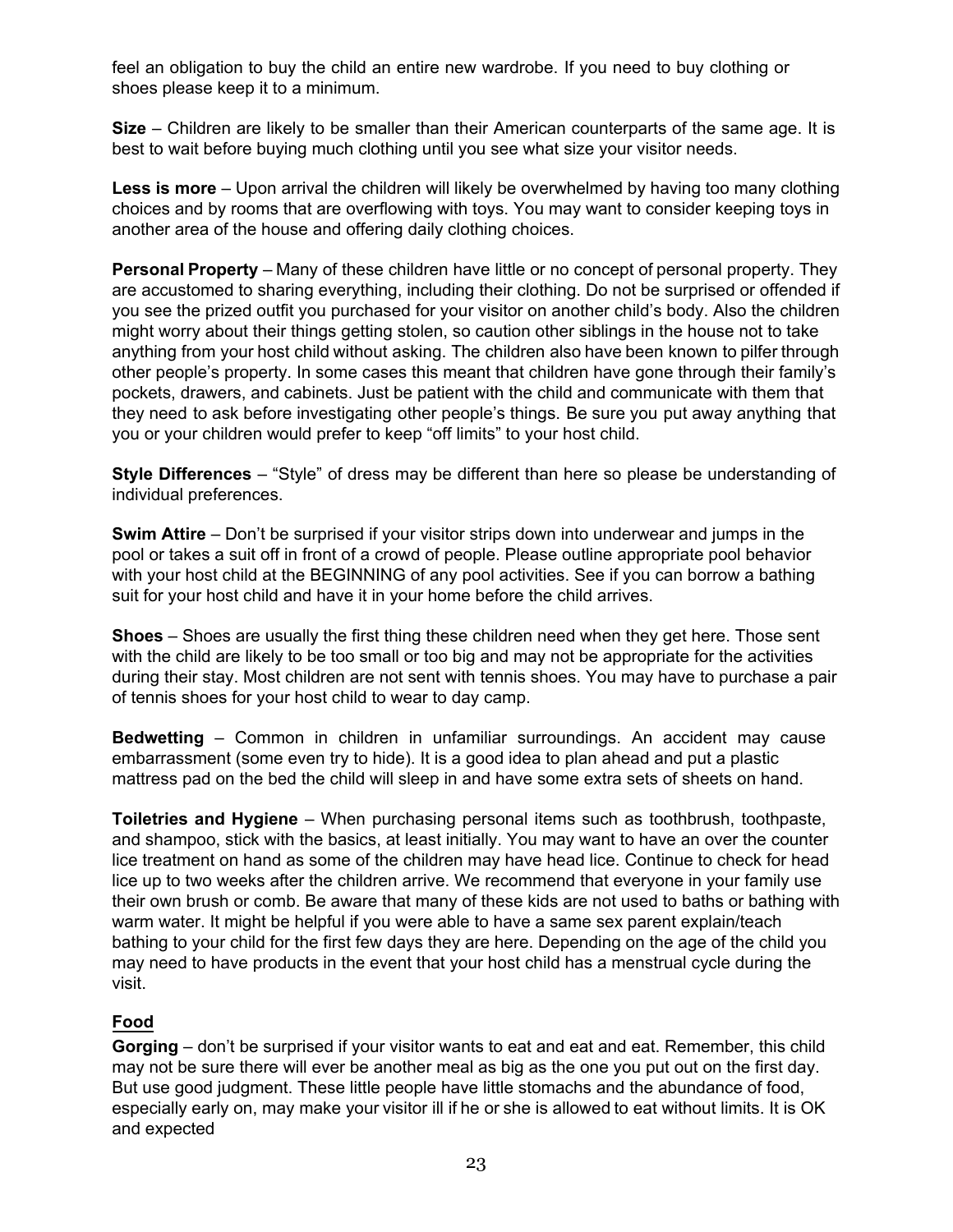for you to set limits on intake. Likewise we ask you to limit junk food and soda. Given the choice, most children would opt for candy versus fruit; or Coke instead of juice, but use your judgment to provide healthy choices.

**Hoarding** – along the same vein as gorging, host families have reported many examples of hoarding, like finding uncooked eggs under pillows, or rotted fruit in sock drawers. It will take some time for the child to understand that "there is more food where that came from" and not to feel the need to hoard for leaner times. The children who visit are often great fans of fresh fruit and vegetables. Bananas are a particular favorite. Exercise caution with fruits, though, until you are certain the child is not allergic to anything. In general it is a good idea to keep a steady supply (such as a large bowl) of fruit available for snacking. Host parents should be especially careful about bananas, which are high in potassium. Since the children's diets are low in potassium, gorging on bananas could have adverse health effects (including heart problems). A few bananas at a time should be fine, but prevent gorging by keeping bananas out of reach and supervising their consumption

**Dry/cold cereal with milk** – is not so familiar to these children. They will recognize Cream of Wheat or grits or oatmeal (hot cereal in general) and will usually eat a hard-boiled egg. Fried food is less common in the diet of the institutionalized child and too much fried food – such as the typical "kids' meal" of chicken fingers and French fries served at local fast food restaurants – can wreak havoc with their little systems. When possible, offer foods that are not fried, mashed potatoes, rather than fries, etc. South American breakfasts usually include eggs, bread and fruit.

**Beverages** – The children are also unaccustomed to drinking carbonated beverages. Even if you do not share the belief that children should not drink soda, exercise some caution because the children may be unused to ice-cold beverages, which could cause anxiety and stomachache. Juice that is served from the refrigerator is generally not too cold. The children are used to being served various types of fruit juice and this is a good alternative to soda. They will expect the tea to be heavily sweetened and not too hot. In Colombia, it is common for children to have hot chocolate, especially in the morning. Sweets and ice cream need no translation. They are a universal favorite. Use good judgment and don't leave too much junk food around as it will quickly disappear into little tummies that are sure to complain later. Most of the children we have met and seen are just as easily satisfied with healthful snacks, so take advantage of this while you still can! Some good snack foods to have on hand include:

- Yogurt
- Trail mix
- Dried fruit and fresh fruit
- Cheese/Crackers/Juice/milk

# **Recipe Ideas:**

Colombian: Ajiaco - Place 2 shredded chicken breasts, 6 peeled potatoes (including rose and red potatoes), and 3 chunks of corn into a pot, fill the pot with water, add salt and cover the pot. Leave everything cooking on medium until the chicken and potatoes cook through and the water is dense.

Colombian Beans and Plantains -The day before cooking, leave pinto beans in water. The next day, clean the pinto beans and put them in a pressure cooker with water and chunks of green plantains.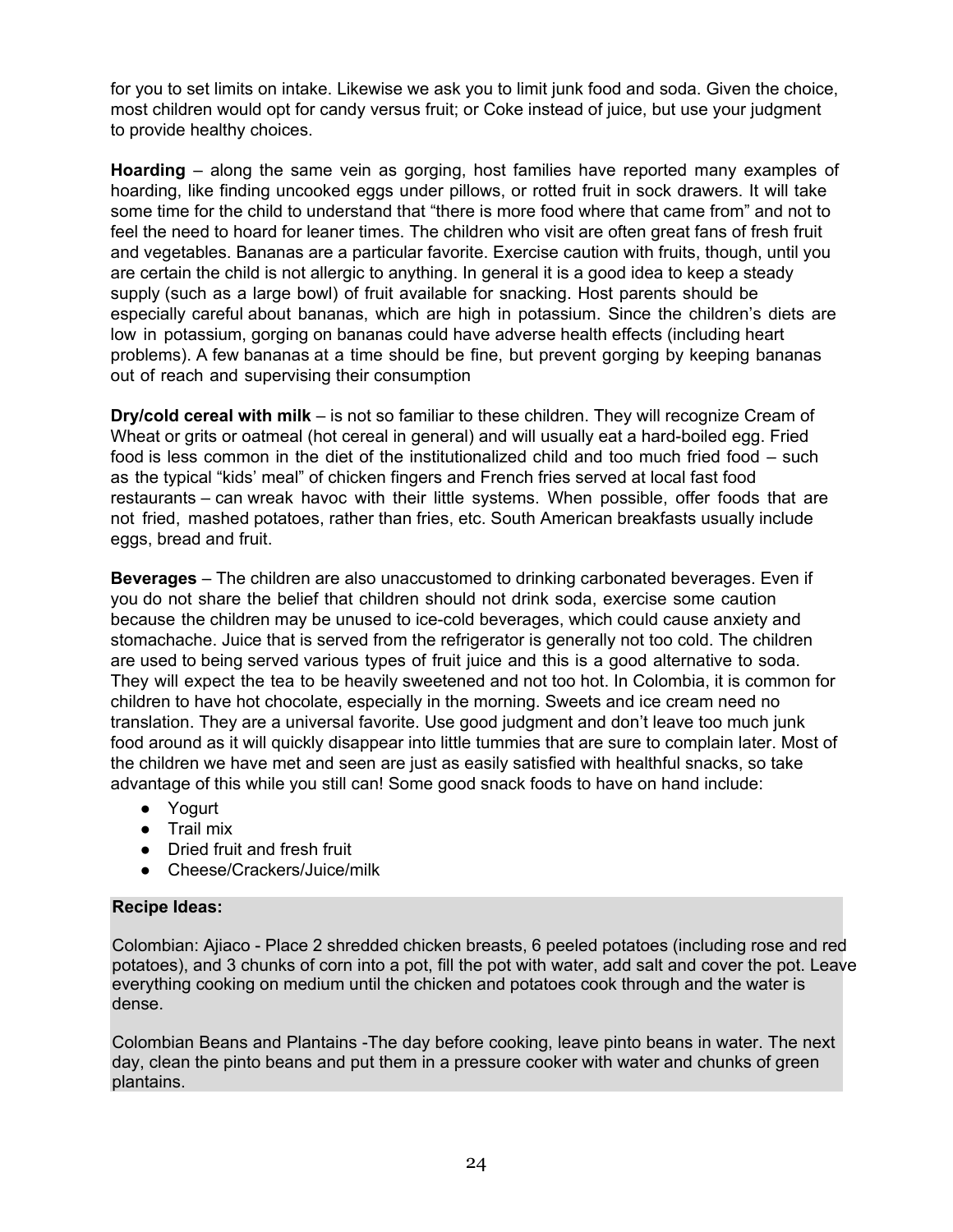# **Conflict**

The Summer Miracles program is an extremely emotional and rewarding experience. The rules and protocols are designed to provide structure and safety to the experience. It is a program that involves passion and children, and sometimes differences of opinion or disagreements will occur. If you find yourself in the midst of a conflict that you do not know how to handle or could potentially damage your relationship with a friend, neighbor, community member or leader, please turn it over to us and let us intervene.

#### **Disclosure, Suspicions or Allegations of Child Abuse**

Kidsave volunteers and hosts must follow the following procedures to report disclosure, suspicions or allegations of child abuse.

In the case of disclosure, suspicions or allegations of child abuse regarding a host child immediately contact the local volunteer coordinator and the Kidsave Summer Miracles Director, who will the child's chaperone/guardian, who determines the action to be taken and reports to Colombia's Instituto Colombian Bienestar Familiar (ICBF). The Kidsave District of Columbia office is a licensed child placing agency and is therefore, a mandated reporter. In the case of children visiting in the District of Columbia, the procedure also includes advising Kidsave's President, a mandated reporter, who will report to the District Hotline at **(202) 671-SAFE** or **(202) 671-7233.**

#### **Grievances**

We do our best to respond to the needs of our communities, our staff, our families and our volunteers but there are times when you or someone in your community may have an issue with us or feel that our efforts have fallen short in some way. Please direct your grievances to our attention so we can problem solve together and identify a solution or address a grievance to come to a resolution. Discussing your grievances with community members and families or disparaging the organization will create a tone of negativity and distrust in your Summer Miracles community. Ultimately, it will impact the children and families. Please follow our grievance procedure outlined below. We want to address your concerns and will make every effort to resolve them.

#### *Grievance Procedure*

In the event a person or persons participating in a Kidsave program has a grievance regarding a decision, the program, a staff member, volunteer or participant, the following procedure shall be followed:

- 1. The client will request a conference with the Director of the Family Visit Programs, Lauren Reicher-Gordon. A conference shall be held with the client within two weeks of the request and those involved in the grievance may or may not be present.
- 2. A written notice of action will be completed within two weeks of the meeting and sent to the client.
- 3. If the client does not accept the decision, the client will request a conference with the Executive Director, Randi Thompson, in writing. The request is to include a description of the decision or action being disputed and why the client disagrees with it. The Executive Director will consult with the client within two weeks of receiving the request and may consult with appropriate professionals, if necessary.
- 4. A written decision will be completed within two weeks of the meeting and sent to the client. Information shall be included regarding how to take the next step if one is indicated.
- 5. If the client does not accept the decision, the client will request a subcommittee meeting of the Board of Directors of Kidsave International to review all documentation to date in writing and include the necessary information. The subcommittee will complete its review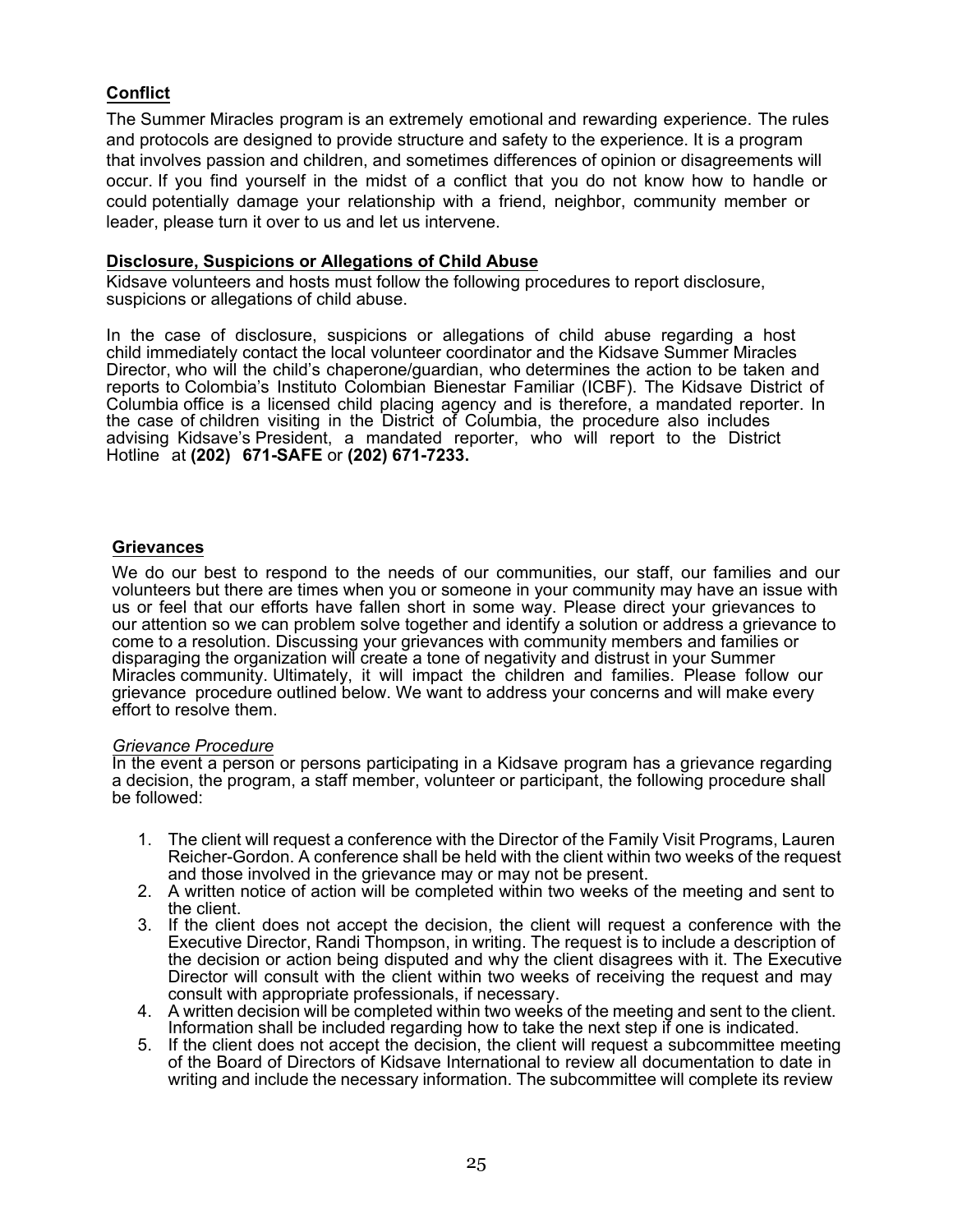of the client's request, agency record, and consult with those of its choosing. The subcommittee may or may not decide to hold a meeting with the client.

- 6. A written decision shall be reached within 30 days from the date the written request was received by the board and sent to the client. All decisions made by the subcommittee will be final.
- 7. The Executive Director shall review all grievances according to agency policy and will ensure that there is not retaliation against the person who files a grievance.

## **"Holding" a Child**

Kidsave staff, in cooperation with country officials, identify children to participate in Summer Miracles, as a hosting program. Within reason, we have the right to refuse participation to certain children if we do not feel confident in their ability to succeed in the program. Essentially, we do have the right to identify children for you to host. We do not, however, have the right nor the authority to "hold" or identify children for adoption by their host families. That is done by the governmental body that oversees adoption in the sending country.

**If you wish to adopt your host child, you must apply to a Hague accredited adoption agency that works in the country where your host child is from**. It is up to you to move forward in a timely manner. During or prior to the program you can complete your home study, apply for INS approval and begin your documentation. Inquiries regarding your host child's legal availability can only be made through a licensed adoption agency after your host child has returned to their country. Kidsave has no authority or legal sanction to act on your behalf to facilitate your adoption or identify a match in your child's country. Your paperwork submitted in country by an adoption agency is the only legal and legitimate way a prospective adoptive parent is identified on the behalf of a child. We always advocate for every child who participates and, with you, work hard to make summer miracles happen. The realization of that dream will actually occur after the children have returned to their countries and the Summer Miracles Program is over.

## **Hospitality, Meals and Customs**

Hospitality in other countries is very different than American hospitality. Most children and chaperones will wait to be asked to take some food or drink, and would not think of helping themselves. American hosts need to be sure to let their guests know that they can either help themselves to things in the refrigerator or they need to offer meals, snacks and beverages several times a day to their guests. In some cultures, it is customary to protest even if you want something, so be sure to establish early on how you will handle the availability of food and drink. Your chaperone may be too shy to go into your pantry or refrigerator, even upon invitation so find a way to make them accessible. Try to learn something about their likes and dislikes and food and drink items that are customary or special for them.

Latin Americans eat three meals a day. The largest meal of the day is lunch. Snacks are usually breads, fruits, and coffee or hot chocolate. Latin American cultures typically include a large lunch, followed by an afternoon siesta. Common foods for Latin America are fresh fruit and vegetables, eggs, soups, salads, rice with meat, and potatoes. Rice and soup are typical staples and hopefully can be included in the daily fare. Breakfast usually includes fruit and eggs. The children are not accustomed to cold cereals. They are also not used to fast foods so typical in the United States.

Please limit the amount of junk food, sweets and soda that are given to the children both in the homes and at the events. They are not accustomed to it and the chaperones and country officials ask that efforts are made to maintain healthy eating habits. Try to substitute sodas and candy with juice and fruit and keep fast food items to a minimum.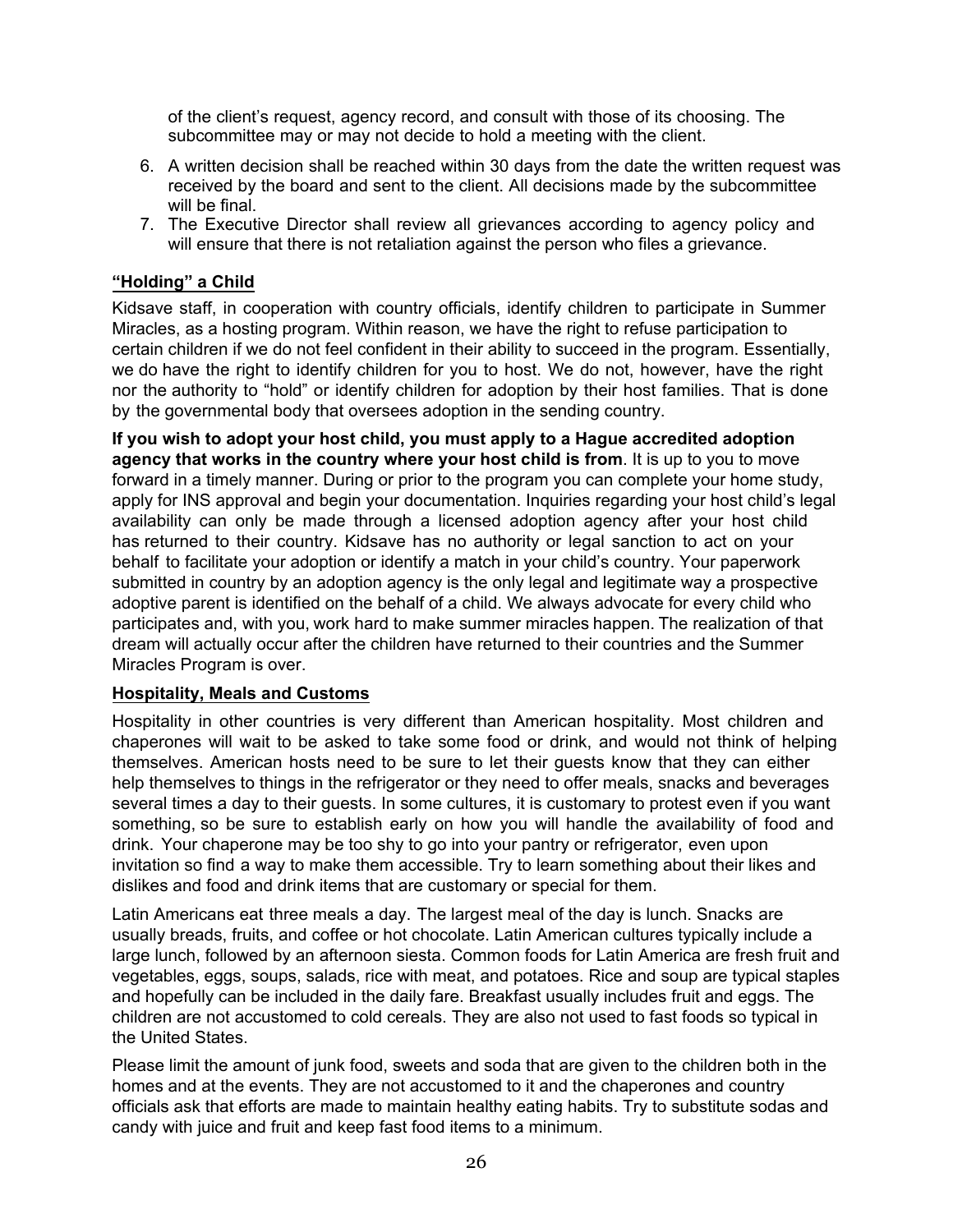Chaperones are eager to see the local sights, so each host family and other volunteers should plan entertaining and culturally enriching activities for the chaperone during his or her stay. Be sure to take the time to let chaperones know what is planned for them. Ask them if they have any special interests or requests as soon as they arrive.

## Host Family Emergency & Safe Houses

Should the Summer Miracles child participant exhibit behavioral problems or health emergencies, host families should:

- Call 911 if the child is endangering himself/herself or others;
- Get in contact with your Community Coordinator and the child's chaperone

Safe houses are identified prior to the program in the event a child must be moved. Children can be moved only in the event of a host family emergency, an issue of safety, or in extreme cases of a poor host family match, and at the chaperone's request. These safe house families have had a home visit and have current criminal check and child abuse clearance and have also completed training. They may be past host families, experienced adoptive parents or licensed foster families. Safe house families must also complete all the required hosting documents and have completed training.

## Legal Availability of Your Host Child

Kidsave makes every effort to determine that each child participating in the Summer Miracles Program is legally free for adoption. However, because we are recognized by the sending countries as a hosting program or a rest and recreation program, not a placement/adoption agency, the information may not always be accurate or complete. The countries do not always consider this essential or legitimate information to provide to organizations providing rest and recreation programs for their children.

Children from Colombia are referred by their defender team and country officials and cannot participate if their legal status is undetermined. In Colombia, one of the criteria for participation is that an abandonment resolution has been finalized (the child's parental rights are terminated).

Final confirmation of your host child's legal availability for international adoption can only be requested or determined through a licensed placement agency or facilitator after your host child has returned to their orphanage/foster family.

## Medical Insurance, Appointments and Evaluations

Some Summer Miracles hosting communities have a medical network willing to provide probono medical and dental examinations and evaluations from local practitioners. Elective medical, psychological or developmental examinations or assessments will be at your expense. Your coordinator and medical partnership team will provide you with a list of providers in your community who have offered pro bono or reduced fee services. Never hesitate to ask a practitioner if they are willing to offer their services for free or at a reduced cost. Many are moved by the children and would like to help in some way.

Kidsave covers the insurance premium for a basic major medical and accident policy to cover each child and chaperone participating in the program while in the United States. The insurance will pay 90% for covered services under established "reasonable and customary" charge guidelines for your area and the type of service. There is no deductible. Families are expected to pay the 10% co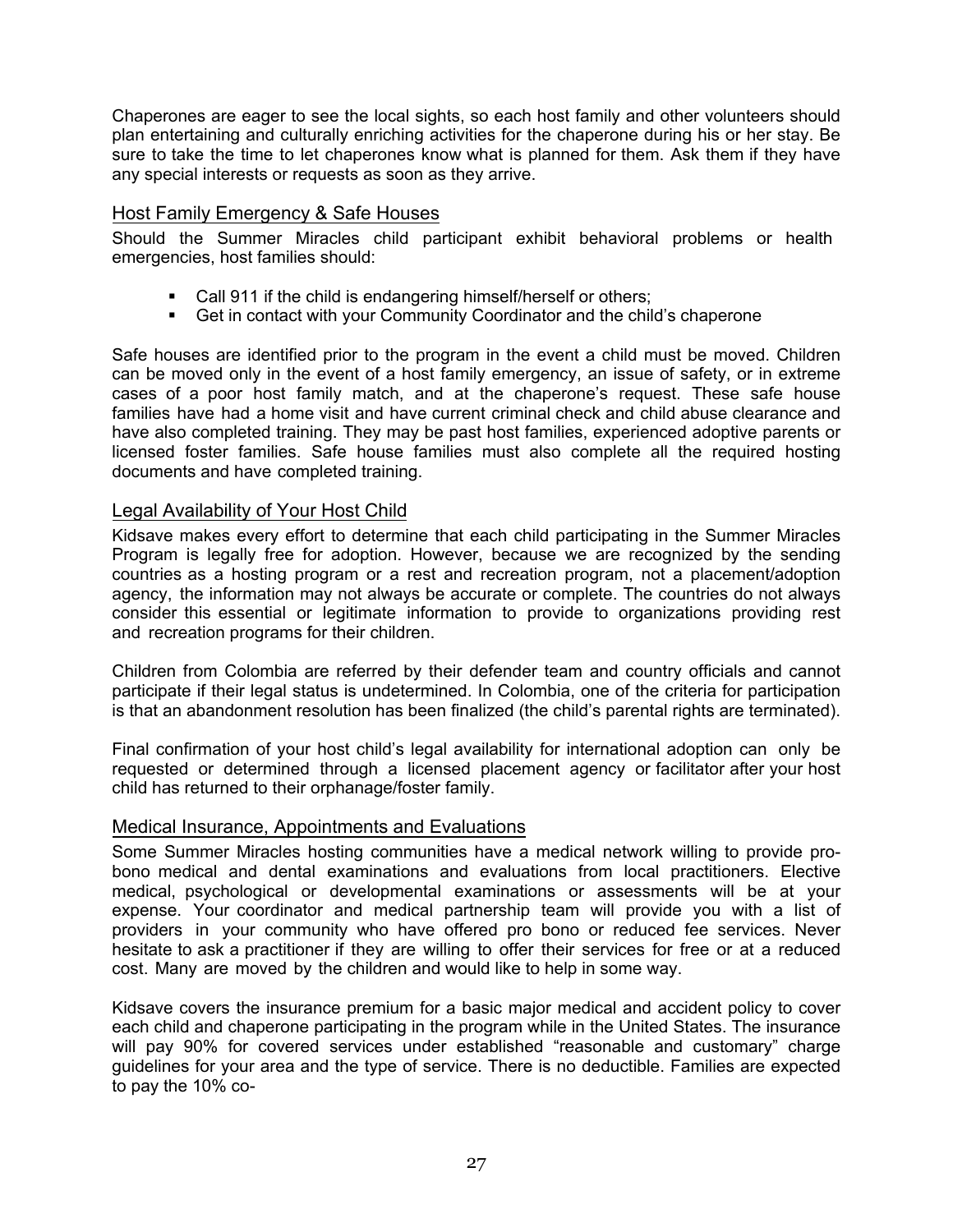pays and uncovered services. You will receive the insurance information from your Community Coordinator.

Some families have found that their own insurance policy will cover the child they host, under the guardianship provisions of the policy. It is worth checking into, as a regular insurance policy will often cover pre-existing conditions, preventive care and diagnostic tests that the Kidsave Travel Policy does not.

## **Motion Sickness**

Be prepared for air, boat, or car sickness. When the children arrive at the airport, they have had a long flight and probably have eaten foods that they seldom get (e.g., butter, carbonated soft drinks). When you meet your child at the airport, bring some oversized plastic cups, garbage bags, baby wipes, etc. in your car, as well as a change of clothing. Also, be on the alert for the first few days as their bodies are adjusting to the new environment. You may want to keep some children's motion-sickness medications (Bonine, Dramamine, etc.) on hand, and if your child does get ill, try to keep a window open slightly. Have your child sit where he or she can see out the front of the car over the dashboard (this may involve riding in a booster seat to sit higher). Try not to make a big fuss as the child will likely be embarrassed and frightened to be carsick. If you are calm, your visitor will be less frightened. Most children quickly get over this problem, if it occurs at all. However, most families keep a supply of wipes and garbage bags in the car for the child's entire stay.

# **Moving Children**

The safety of the children is paramount; as is a safe and stable environment for the summer. Our program protocols and the country regulations allow the children to be moved to another home only in the event of a host family emergency, if there is an issue of safety or a poor match, or if the chaperone requests a move. Please advise Kidsave staff and your Community Coordinator immediately of any serious concerns regarding your host child. We are available to help you with any difficulties you may encounter. Our first efforts will be to assist you in managing and/or resolving the problem. We will do that through the involvement of the local social worker, the chaperone and the director of the program. The chaperone may be moved to your home to provide additional support and intervention. If the problem cannot be resolved and the behavior or problem poses a threat to the safety of you or your host child, a move may be necessary. Do not be embarrassed or feel the inability to meet a child's needs or manage difficult behavior is a reflection on you. These are children who have experienced loss and trauma in their lives and may present with some challenges or needs that you are unable to meet. The criteria for moving a child are as follows:

## *Safety*

- The child's behavior places him/her in danger of harm to self or others, and cannot be adequately managed by host family
- The host family's parenting is not adequate to manage child's behavior, thereby placing child at risk or harm to self or others
- The host families home or living environment poses a health hazard/threat to the safety of the child

## *Poor Match*

• The child openly does not like the family/family member, dramatically impacting the Summer Miracles experience and has not improved with professional intervention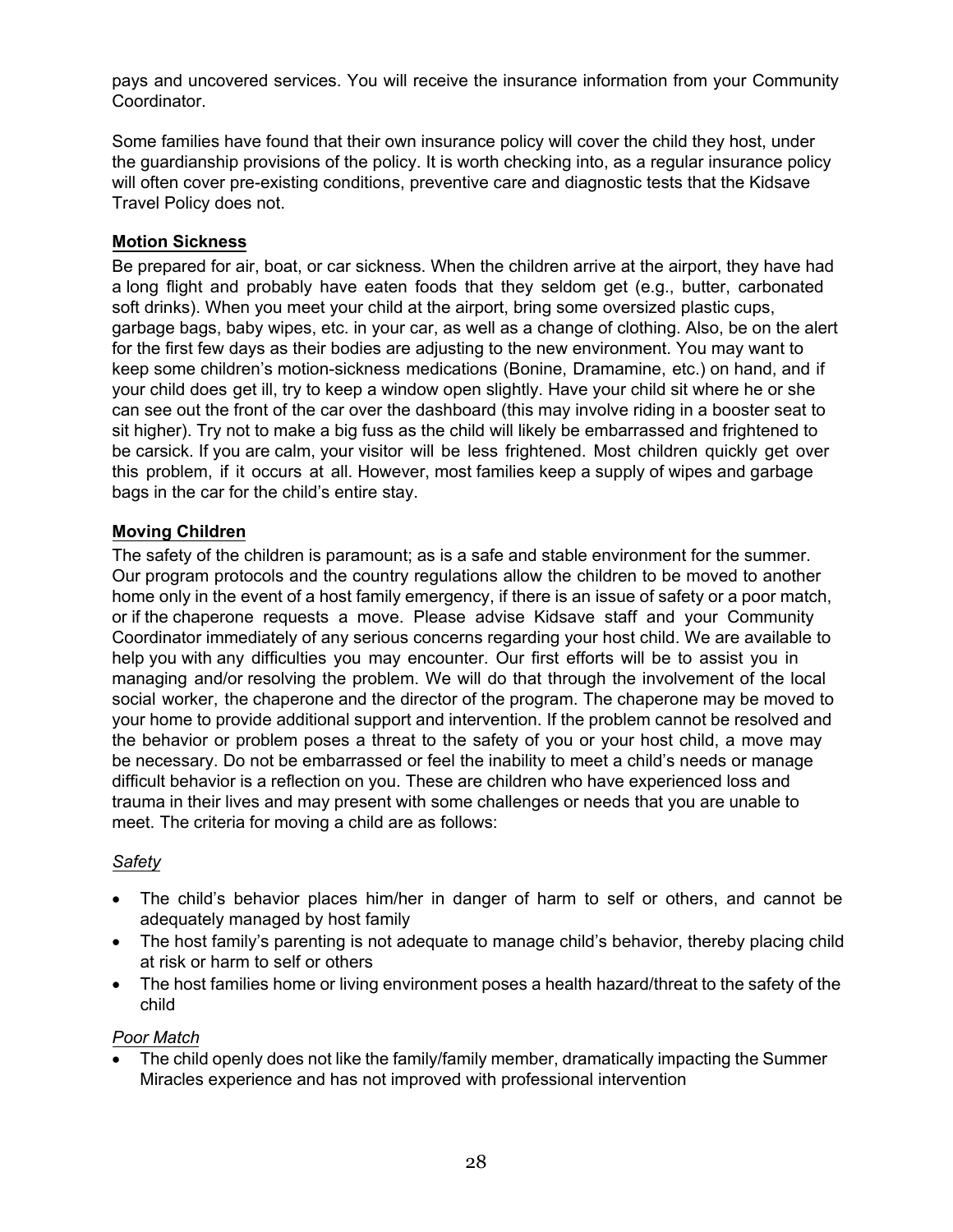• Parent(s)/family member(s) openly do not like the child, dramatically impacting the Summer Miracles experience, and relationship has not improved with professional intervention

#### *Chaperone Request*

- As the child's guardian, the chaperone has the prerogative to request a child be moved
- *Regardless of the circumstances, Kidsave must ultimately respect the chaperone's wishes as the guardian for the child*

## **Overnights**

Keep in mind that the children **cannot** spend the night with individuals who have not been approved. Children can spend overnights with other families that are hosting children in the program as long as permission from the local coordinator has been given.

## **Other People Caring for Your Host Child**

Understand that all persons caring for your host child unsupervised by you must have a current child abuse and criminal check. Kidsave requires that if a volunteer/babysitter/etc. will be spending any time with a child unsupervised by their host family or chaperone, the volunteer must have a face to face interview with a licensed social worker. Any volunteer who will be caring for a child in their home will need a criminal check, child abuse clearance and home visit by a licensed social worker in their home.

**For families outside of a hosting community:** Must identify a backup family/individual and have them pre-approved with your agency to spend time with your host child in your home. Family or individual must have clearances done and have a meeting with your social worker who must approve the family/individual and provide Kidsave with a written report.

## **Transporting Your Child**

Your child may never have used a seatbelt before. Your child will receive a visitor's handbook that explains seatbelts; you can use this guide to review their purpose and use. Learn the Spanish phrases for seatbelt use and enforce this rule at all times. Make no exception to the following rule: children must be buckled up at all times. Check the weight and height of your child. He or she may be happier in a booster seat if under 45 lbs. If under 35 lbs. it is unsafe for the child to ride without a booster/child safety seat. Activate all child safety features your vehicle offers. These children are unaccustomed to riding in cars and will be fascinated by opening and closing automatic windows, etc. They may experiment with the knobs, latches and dials, possibly opening their doors on the freeway. Most new cars have a feature that allows you to lock the doors so that they can only be opened from the outside.

You should check your state's Department of Motor Vehicles website for state laws and recommendations about child safety seats. In California, children must be restrained in a safety seat until they are either six years old or weigh 60 pounds. The National Traffic Safety Administration recommends keeping children in booster seats until age 8, unless the child is at least 4'9". Seat belts fit properly when the child's knees bend comfortably over the edge of the seat, the lap belt rests on the upper thighs or hips, away from the abdomen and the shoulder belt comes across the chest and collar bone.

Additionally, **all persons who will be driving a host child during summer must submit to Kidsave proof of insurance**. We recommend that anyone who will be driving a host child have at least \$500,000 of bodily injury and property damage insurance.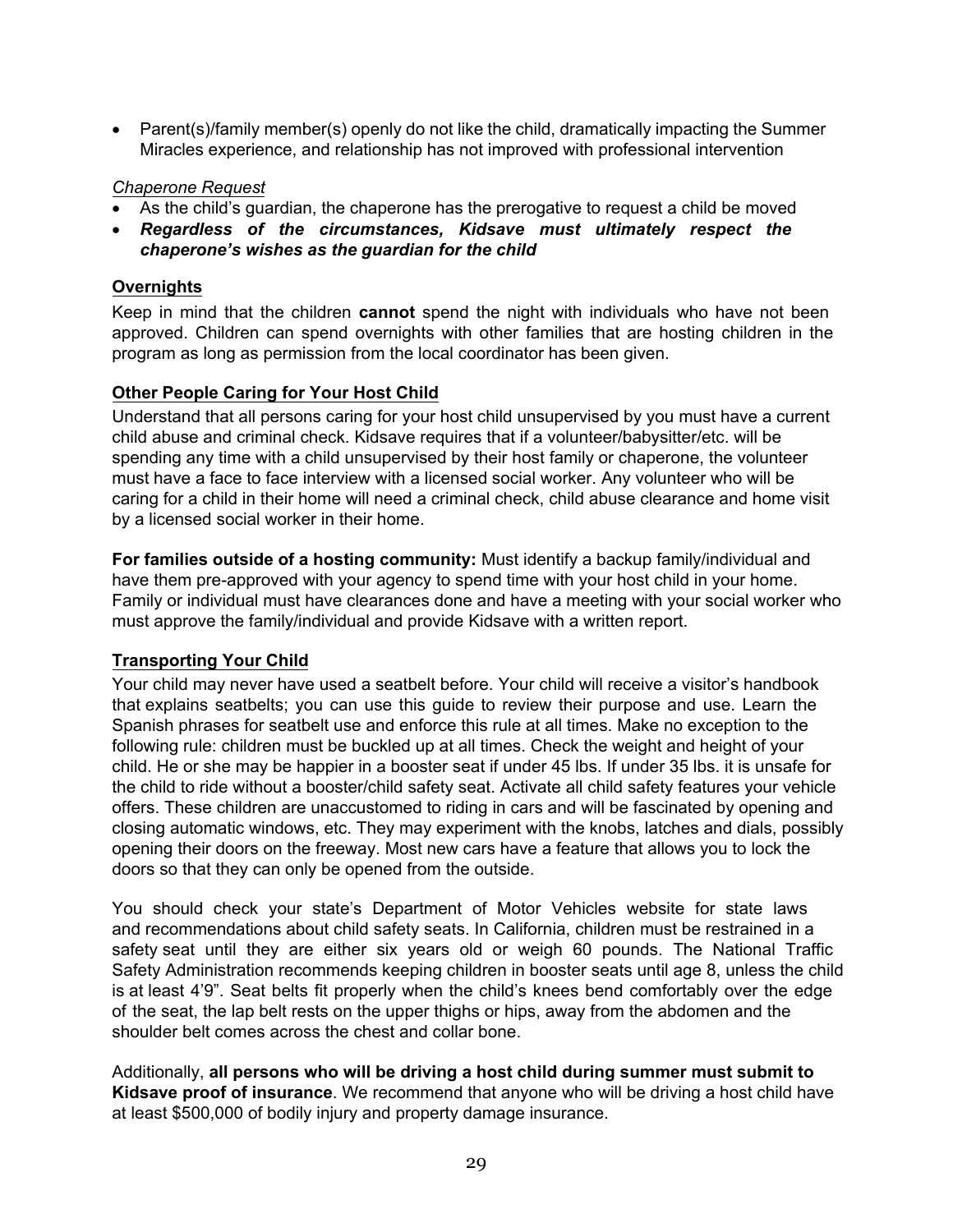Keep some tapes or CDs in the car (Spanish language recordings are great, but music will suffice) to entertain children while you are driving. Disney tapes are usually popular, especially if the children have the opportunity to see the videos. Nursery rhymes, even for older kids, are another great tool to have in the car. The kids can pick up on the rhyming patterns long before they understand the meaning of the words and will sing along almost immediately.

## **Vacation Policy**

Family vacations are permitted during the program. Vacations should not take place in the first or last week of the program. Vacations cannot exceed one week . It is important to note that families/kids may not miss more than one weekend event and that weekend is restricted to

the 2nd weekend of the program ONLY (subject to change). Vacations need to be planned accordingly. Families must advise their coordinator and child's chaperone regarding all travel plans and provide contact information during the vacation period. Out of state travel is only permitted upon approval by the child's chaperone. Vacation plans should be provided to the community coordinator in advance of the children's travel.

## **Debriefing/Host Family Evaluation**

Each year we meet as a staff to evaluate and review the summer program and strive to address concerns or problems and make improvements in our practices. We rely on the feedback from our participants to accomplish this. Some communities conduct a face to face debriefing; others do telephone interviews with individual families. Some years we conduct an online survey for all participants. Please provide your honest feedback and constructive criticism in these evaluations. We count on your candor and input to do what we do even better.

## **Summer Miracles Team**

## **Host Family**

Host Families are an integral part of the local Summer Miracles community. Host families are at the heart of the program and child's visit. Families work collaboratively with the community coordinator and social worker/agency partner to fulfill all hosting and program requirements. Host families provide critical input into the advocacy process for each child. Additionally, host families are part of the fundraising effort necessary to bring children to the local community.

## **Local Summer Miracles Community**

## **Community Coordinator**

Oversees and coordinates the creation, development and maintenance of a Summer Miracles community. This individual is your primary point of contact for your participation in the Summer Miracles Program. Primary areas of responsibility include:

- Coordinating efforts of volunteers and local professionals
- Maintaining timeline/schedule and momentum of community efforts, events, training and preparation of families
- Recruiting host families and identifying safe houses
- Ensuring host family compliance with program requirements (including the completion of Summer Miracles Host and Visiting Family paperwork, completion of required screenings and checks and completion of required Host Family Education by each participating host family)
- Oversight of weekend events and publicity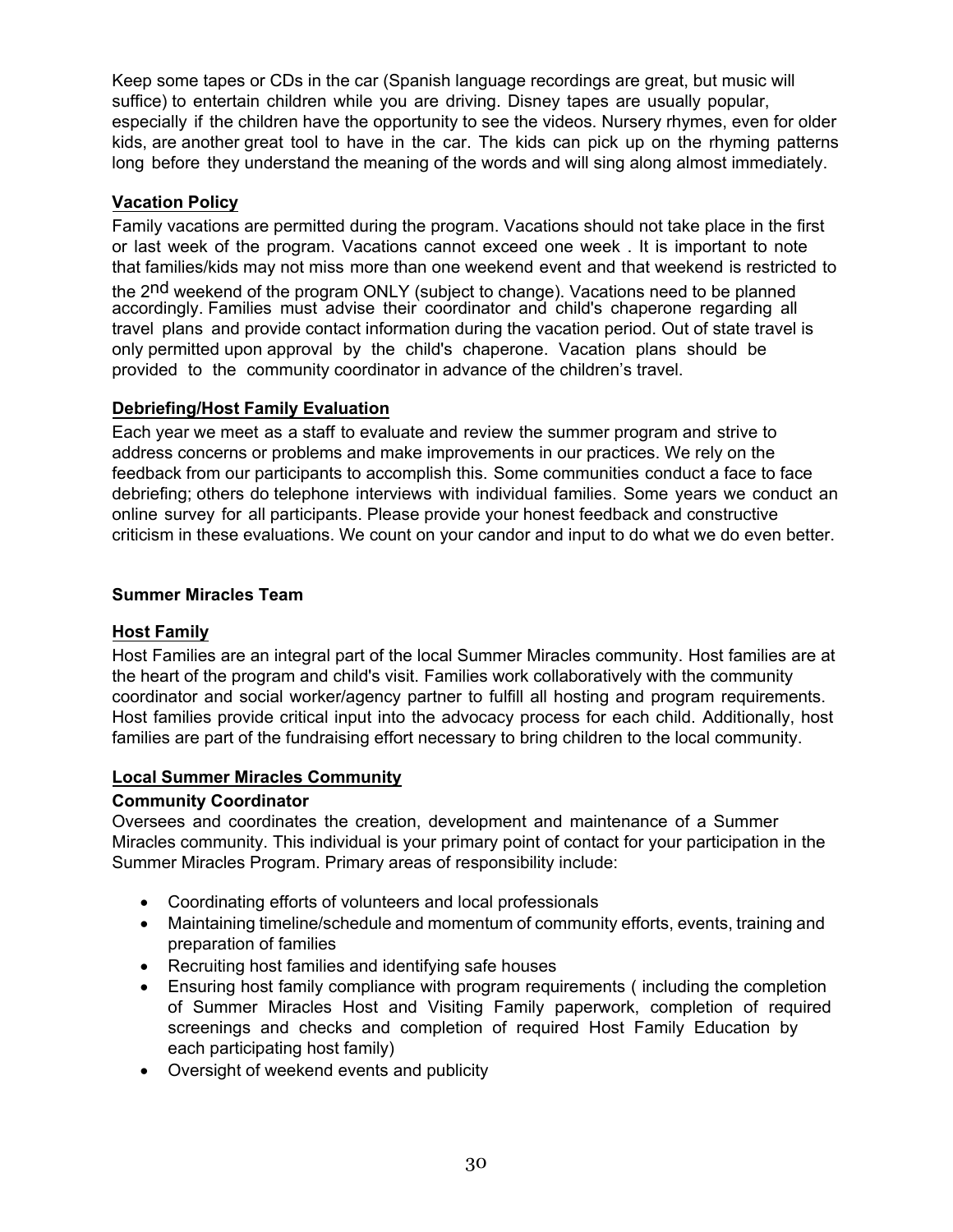- Communicating with Kidsave staff regarding the needs, accomplishments, and status of the Summer Miracles community by:
	- Gathering/providing feedback during and post-program regarding needs, gaps in services, and areas needing improvement.
	- Alerting Summer Miracles staff to non-compliance with training requirements or Host family requirements.
	- Ensuring that community efforts are accomplished according to Kidsave guidelines, policies and procedures.
	- Maintaining confidentiality and privacy of participating families, as prescribed in the Confidentiality/Client's Rights Agreement.

Moreover, the Community Coordinator is a valued "team" member to Kidsave staff who:

- Provides information regarding policies and procedures, schedule of events, children, and Kidsave resources
- Acts as a "Point Person" during Summer Miracles to coordinate and supervise general wellbeing of children, families and chaperones
- **Functions as intermediary in conflict between community members**
- Advises and involves Kidsave staff as appropriate sounding board for family concerns, and directs those concerns to Kidsave staff
- Alerts Kidsave staff immediately of any gaps in program or services needed by families, children, volunteers or chaperones

**For families outside of a hosting community:** The Summer Miracles Intern will act as your 'coordinator' and will play all of the above roles as are relevant.

#### **Planning Committee**

Within each Summer Miracles community, there will be additional people involved in the coordination of the program. To borrow a phrase from Hillary Rodham Clinton, the realization of a Summer Miracles community in your city will "take a village." In addition to host family recruitment, two of the most critical roles the planning committee will assume are 1) recruitment of volunteers to provide manpower and momentum and 2) fundraising necessary to bring children to the local community.

#### **Social Worker/Local Agency Partner**

Your local agency partner/social worker will work closely with your coordinator and host families to ensure that host families meet all hosting requirements, complete required training and receive support throughout the hosting process.

#### *Role of the Local Social Worker*

Kidsave builds partnerships with local home study/placement agencies and their staff to provide support to our host families before, during, and after the summer program. The local social worker will serve as the social work point person for your community, working collaboratively with the local Community Coordinator and the Director of the Summer Miracles program.

The responsibility of the local social worker is to complete the Family Psychosocial Study, and in some cases, the home study for each potential host family. In addition, the local social worker approves every family to participate in the program and matches the participating children and families. The local social worker will ensure that all host families have completed the required training to host.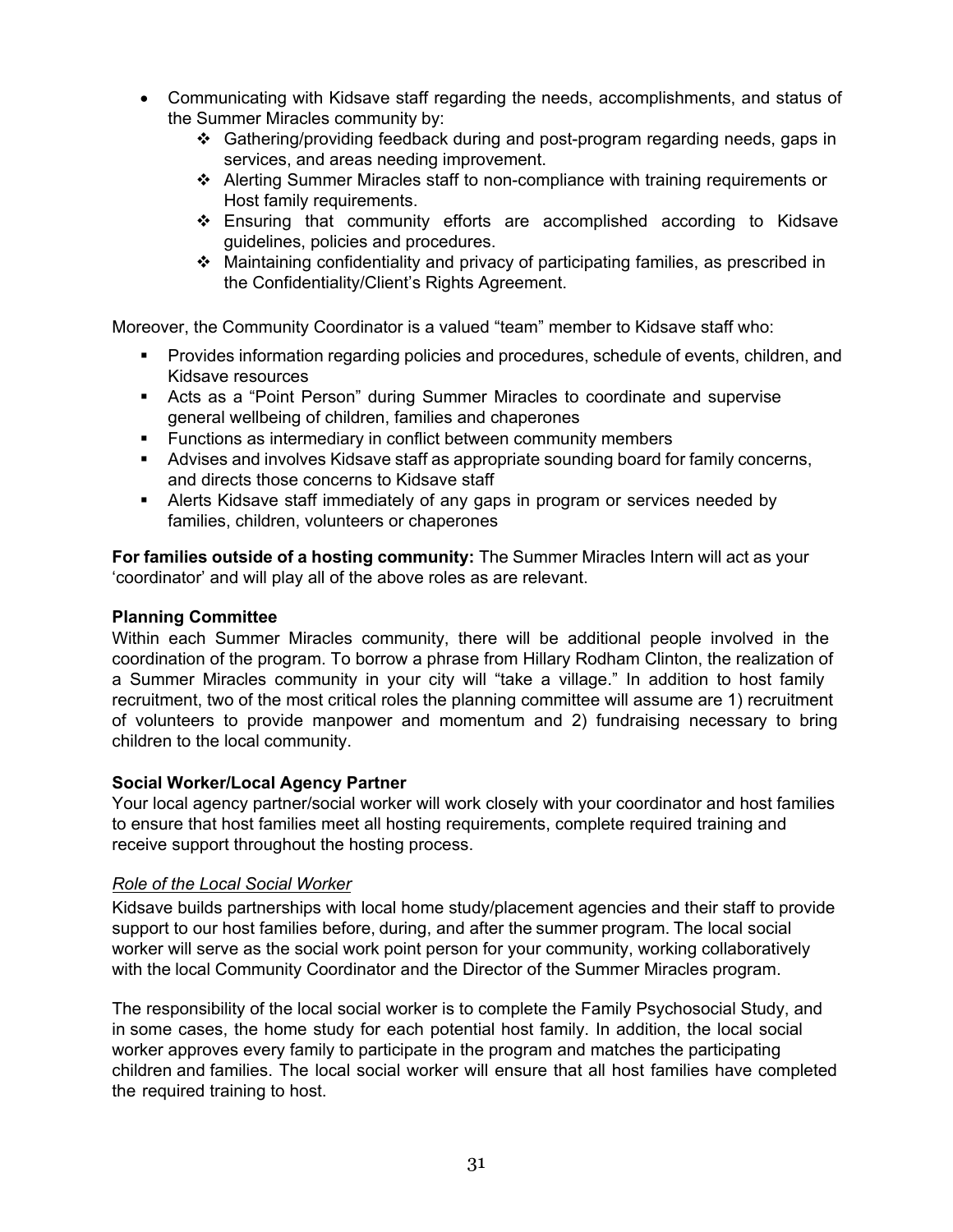The local social worker will also provide support to you and you host child during the summer program and will be available to resolve difficult situations that may arise. And, during the rare occasions that a child would need to be removed from your home, the local social worker would support the host family through the child's move to a safe house. Additionally, the social worker will co-facilitate with Kidsave's coordinators two mandatory support sessions for host families which will be scheduled at the conclusion of week two and approximately one week prior to the children's departure. The first session is designed to help address behavior issues, difficulties with transition to family living, etc. The second session will help families prepare to say goodbye to their host child, discuss next steps and how they will communicate with their host child when they return to their country.

## National Support

Vice President/Director of Family Visit Programs Lauren Reicher Gordon Contact: Lauren@kidsave.org or 1-888-Kidsave, (310) 642-7283

- Oversees the operation, management and strategic direction of Kidsave's Summer Miracles and Weekend Miracles Programs
- Oversees referral of children and assignment of children to communities.
- Oversees the facilitation with development and relationships with in country partners
- Functions as National "point person" during Summer Miracles program.
- Oversees and guides the development of new Summer Miracles communities
- Responsible for relationship and partnership development
- Oversees program compliance in collaboration with Kidsave staff and allied professionals/volunteers.
- Problem solves and troubleshoots programmatic concerns during program.
- Involves appropriate persons, agencies and resources to meet the needs of children, families, chaperones, volunteers and coordinators during the program.
- Maintains program safety and integrity year round.
- Integrates feedback of families, officials, volunteers and professionals in annual program review and plans for development and improvement.
- Overall coordination of the national programs of Summer Miracles communities
- Assist with development of new Summer Miracles communities
- Fields program inquiries via phone or email
- Functions as point person and liaison to community coordinators in fundraising, recruitment of families and documentation management.
- Assists with program compliance in collaboration with Kidsave staff and allied professionals/volunteers
- Oversees coordination of travel schedule and arrangements for children and chaperones
- Oversees coordination of insurance
- Assists with coordination of media resources and efforts
- The manager acts as the primary point person for host families who are outside of a hosting community

Co-Founders

Randi Thompson, Executive Director Contact: randi@kidsave.org or (310) 642-7283